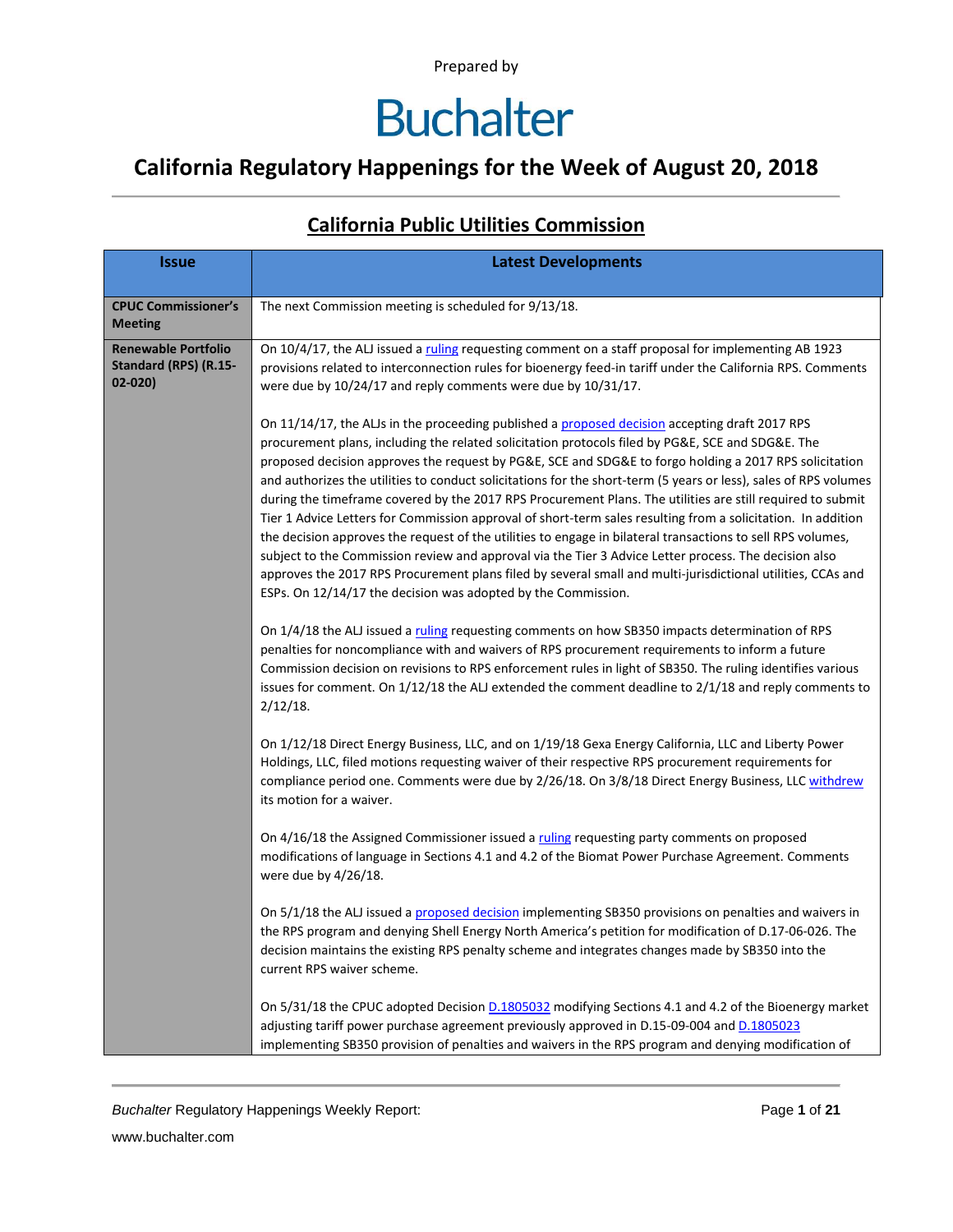### **California Regulatory Happenings for the Week of August 20, 2018**

|                                         | D1706026.                                                                                                                                                                                                                                                                                                                                                                                                                                                                                                                                                                                                                                                                                                                                                                     |
|-----------------------------------------|-------------------------------------------------------------------------------------------------------------------------------------------------------------------------------------------------------------------------------------------------------------------------------------------------------------------------------------------------------------------------------------------------------------------------------------------------------------------------------------------------------------------------------------------------------------------------------------------------------------------------------------------------------------------------------------------------------------------------------------------------------------------------------|
|                                         | On 6/21/18 the assigned Commissioner ALJ issued a ruling identifying the issues and schedule of review for<br>the 2018 RPS procurement plans. The ruling seeks comment from parties on questions related to the<br>consideration of energy storage in RPS tariffs and power purchase. IOUs, small utilities, ESPs and CCAs<br>must file their proposed annual RPS procurement plans by 7/20/18. On 7/10/18 a corrected ruling was<br>issued. On 7/12/18 the City of San Jose filed for an extension of time to file its RPS plan and Shell Energy<br>filed a motion for an extension of time for all ESP's to file their RPS plans. On 7/13/18 Liberty Utilities filed<br>for an extension. On 7/17/18 East Bay Community Energy filed a motion for extension.                |
|                                         | On 8/17/18 the ALJ issued a proposed decision closing the rulemaking. Opening comments are due by<br>9/6/18. Any remaining issues will be handled in the successor docket R.18-07-003.                                                                                                                                                                                                                                                                                                                                                                                                                                                                                                                                                                                        |
| OIR to continue                         | On 7/12/18 the Commission adopted an Order Instituting a rulemaking to continue implementation of the                                                                                                                                                                                                                                                                                                                                                                                                                                                                                                                                                                                                                                                                         |
| implementation and                      | RPS program. The oversight anticipated in the rulemaking (a successor to R15-02-020) includes review of                                                                                                                                                                                                                                                                                                                                                                                                                                                                                                                                                                                                                                                                       |
| administration and                      | RPS procurement plans, providing tools for analysis of and reporting on progress of retail sellers and the                                                                                                                                                                                                                                                                                                                                                                                                                                                                                                                                                                                                                                                                    |
| consider further                        | RPS program as a whole, assessing retail sellers' compliance with RPS obligations, integrating new                                                                                                                                                                                                                                                                                                                                                                                                                                                                                                                                                                                                                                                                            |
| development of the                      | legislative mandates and administrative requirements and further development of the program. Various<br>parties filed comments on 8/13/18.                                                                                                                                                                                                                                                                                                                                                                                                                                                                                                                                                                                                                                    |
| <b>California RPS</b>                   |                                                                                                                                                                                                                                                                                                                                                                                                                                                                                                                                                                                                                                                                                                                                                                               |
| Program (R1807003)                      | A prehearing conference is scheduled for 9/24/18.                                                                                                                                                                                                                                                                                                                                                                                                                                                                                                                                                                                                                                                                                                                             |
| OIR to adopt rules and                  | On 5/15/17 the Assigned Commissioner issued a proposed decision approving the Natural Gas Leak                                                                                                                                                                                                                                                                                                                                                                                                                                                                                                                                                                                                                                                                                |
| procedures governing                    | Abatement Program consistent with SB1371. Comments were due by 6/4/17. The decision (D.17-06-015)                                                                                                                                                                                                                                                                                                                                                                                                                                                                                                                                                                                                                                                                             |
| <b>Commission-regulated</b>             | was signed by the Commission on 6/15/17.                                                                                                                                                                                                                                                                                                                                                                                                                                                                                                                                                                                                                                                                                                                                      |
| natural gas pipelines                   |                                                                                                                                                                                                                                                                                                                                                                                                                                                                                                                                                                                                                                                                                                                                                                               |
| and facilities to<br>reduce natural gas | A workshop was held on 8/1/17 to discuss the development of a template for consistency in Best practices<br>compliance plans that will be required as part of the gas safety plans commencing 3/15/18.                                                                                                                                                                                                                                                                                                                                                                                                                                                                                                                                                                        |
| leakage consisted                       |                                                                                                                                                                                                                                                                                                                                                                                                                                                                                                                                                                                                                                                                                                                                                                               |
| with SB1371 (R.15-01-                   | On 7/21/17 the ALJ issued a ruling providing notice of a prehearing conference on 8/24/17 and directing                                                                                                                                                                                                                                                                                                                                                                                                                                                                                                                                                                                                                                                                       |
| 008)                                    | joint pre-hearing conference statements. The purpose of the PHC was to discuss the scope and procedural<br>schedule of the second phase of the proceeding. A joint pre-hearing conference statement was due by<br>8/18/17. (see email ruling correcting PHC date).                                                                                                                                                                                                                                                                                                                                                                                                                                                                                                            |
|                                         | On 9/20/17 the Commissioner issued an amended scoping ruling. The second phase of the proceeding will<br>focus on the following broad policy issues: 1) what data is necessary in order for the CPUC to consider a<br>"cost-effectiveness" framework in this proceeding; 2) how should the CPUC's annual report requirements<br>and 26 best practices be harmonized with information or action required by other entities such as the<br>PHMSA, DOGGR, ARB and local air quality management districts; 3) pursuant to 975(f) how should rules<br>and procedures including best practices and repair standards developed in this proceeding be incorporated<br>into the applicable general orders; 4) how should ratemaking treatment for LUAF be structured and<br>evaluated? |
|                                         | On 11/30/17 the ALJ issued a ruling entering the ARB and CPUC's joint staff annual report on analysis of<br>6/16/17 Utilities' reports into the record. Comments are requested on 1) whether the Joint staff annual<br>report clearly illustrate the trends of findings based on CPUC/ARB staff's analysis of the June 2017 reports,<br>and 2) what are "lessons learned" from this reporting and analysis process that were not identified by staff.<br>Comments were due by 12/12/17.                                                                                                                                                                                                                                                                                       |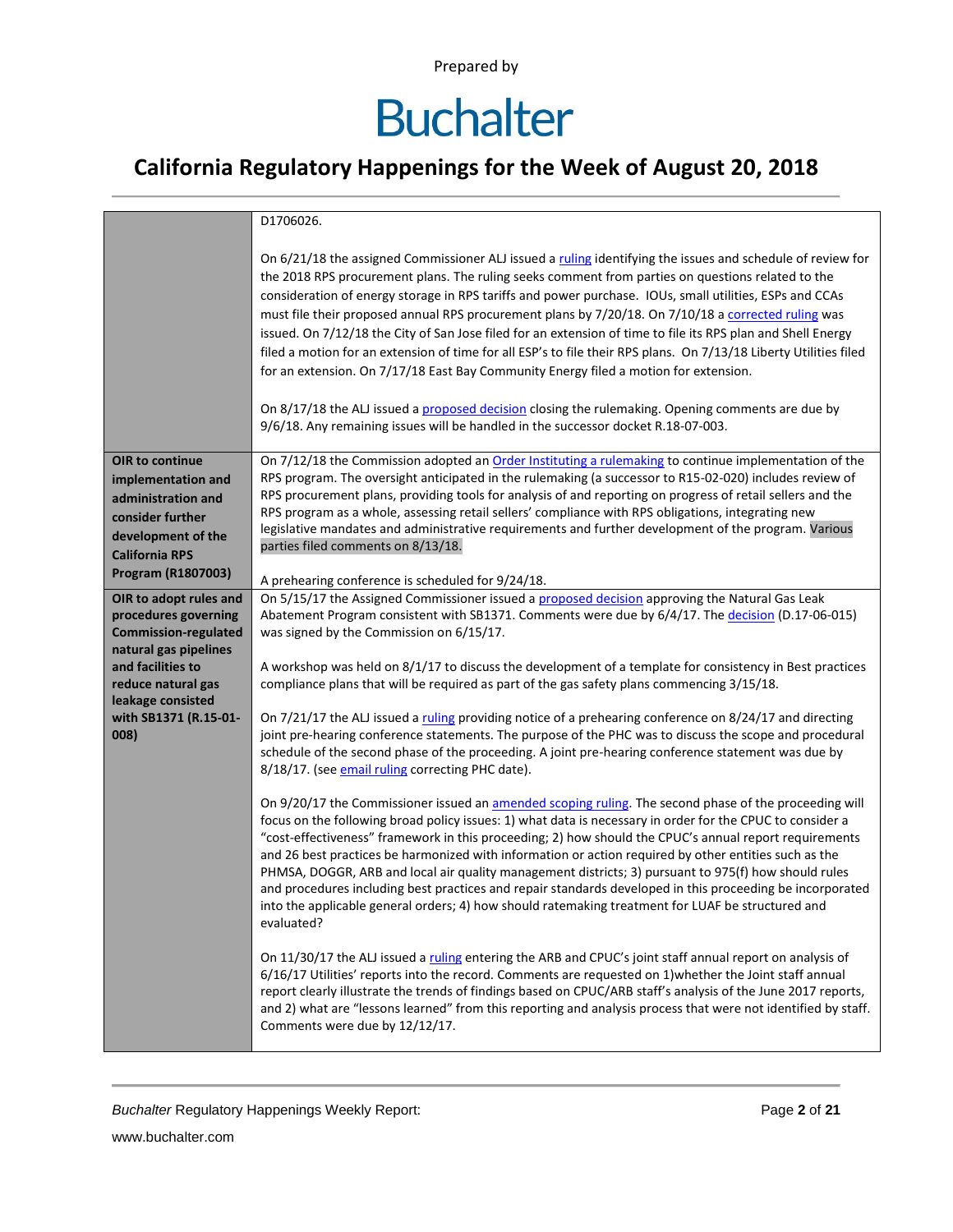# **Buchalter**

### **California Regulatory Happenings for the Week of August 20, 2018**

| OIR to Develop an             | On 10/7/16, the City of Lancaster, Sonoma Clean Power Authority, and Marin Clean Energy filed a motion                                                                                                           |
|-------------------------------|------------------------------------------------------------------------------------------------------------------------------------------------------------------------------------------------------------------|
| <b>Electricity Integrated</b> | requesting that the Commission take official notice of future load growth among operational CCA programs                                                                                                         |
| <b>Resource Planning</b>      | and the growing number of communities exploring CCA programs. On 10/24/16 SCE, SDG&E and PG&E                                                                                                                    |
| <b>Framework to</b>           | filed a joint response requesting that the Commission deny the motion as the facts presented in the                                                                                                              |
| <b>Coordinate and Refine</b>  | motion are not currently relevant in the proceeding.                                                                                                                                                             |
| Long-Term                     |                                                                                                                                                                                                                  |
| <b>Procurement Planning</b>   | On 12/21/16 the ALJ and Assigned Commissioner issued a ruling requesting comments on disadvantaged                                                                                                               |
| <b>Requirements (R16-</b>     | communities and other aspects of SB350, and modifying the proceeding schedule. Comments were due by                                                                                                              |
| $02 - 007$                    | 2/17/17 and reply comments were due 2/27/17.                                                                                                                                                                     |
|                               |                                                                                                                                                                                                                  |
|                               | On 1/12/17, a webinar was held by the Modeling Advisory Group to ensure that modeling work                                                                                                                       |
|                               | undertaken by Energy Division and individual LSE's as part of the 2017 IRP is transparent and objective.                                                                                                         |
|                               |                                                                                                                                                                                                                  |
|                               | On 1/18/17, the ALJ issued a ruling seeking comment on assumptions and scenario for use in long term                                                                                                             |
|                               | planning in 2017, with emphasis on the CAISO Transmission Planning Process. Comments were due by                                                                                                                 |
|                               | 2/3/17 and reply comments were due by 2/10/17.                                                                                                                                                                   |
|                               |                                                                                                                                                                                                                  |
|                               | On 2/23/17, the CPUC and the CEC hosted a joint workshop on GHG Target Setting for the Integrated                                                                                                                |
|                               | Resource Planning (IRP) Process.                                                                                                                                                                                 |
|                               |                                                                                                                                                                                                                  |
|                               | On 2/28/17 Commissioner Randolph issued a ruling adopting assumptions and one scenario for use in long-                                                                                                          |
|                               | term planning in 2017.                                                                                                                                                                                           |
|                               |                                                                                                                                                                                                                  |
|                               | On 5/1/17 the ALJ sent an email to the service letter informing parties that several workshops scheduled in                                                                                                      |
|                               | the CEC Integrated Policy Report process may be of interest to parties to this proceeding. The first                                                                                                             |
|                               | workshop was on 5/12/17.                                                                                                                                                                                         |
|                               |                                                                                                                                                                                                                  |
|                               | On 5/16/17 the ALJ issued a ruling seeking comment from parties on a staff proposal titled "Proposal for                                                                                                         |
|                               | Implementing Integrated Resource Planning at the CPUC: An Energy Division Staff Proposal." The ruling                                                                                                            |
|                               |                                                                                                                                                                                                                  |
|                               | formally enters the proposal into the record. Comments were due by 6/14/17 and reply comments were                                                                                                               |
|                               | due by 6/26/17                                                                                                                                                                                                   |
|                               | CPUC Energy Division staff held a webinar on the proposal for implementing IRP at the CPUC on 6/7/17.                                                                                                            |
|                               |                                                                                                                                                                                                                  |
|                               | On 6/13/17 the ALJ issued a ruling modifying the schedule of the proceeding. The ruling extended the                                                                                                             |
|                               | initial comment period on the IRP Staff Proposal to June 28, 2017 and reply comments to July 12, 2017.                                                                                                           |
|                               |                                                                                                                                                                                                                  |
|                               | On 7/19/17 the ALJ noticed two modeling workshops. The first workshop was on 7/27/17 and allowed                                                                                                                 |
|                               | parties to ask clarifying questions and provide preliminary feedback on the first set of modeling results for                                                                                                    |
|                               | the IRP process. The second workshop was held on 8/15/17. At this workshop, CES-21, a public-private                                                                                                             |
|                               | collaborative research and development effort between PG&E, SCE, SDG&E and the Lawrence Livermore                                                                                                                |
|                               |                                                                                                                                                                                                                  |
|                               | National Laboratory, presented its final report on the Grid Integration Flexibility Metrics and Standards<br>Project. On 9/12/17 PG&E submitted the final report of the grid integration flexibility metrics and |
|                               | standards.                                                                                                                                                                                                       |
|                               |                                                                                                                                                                                                                  |
|                               | On 9/19/17 the ALJ issued a ruling seeking comment a proposed reference system plan and related                                                                                                                  |
|                               | commission policy actions. Comments were due by 10/26/17 and reply comments were due by 11/9/17.                                                                                                                 |
|                               |                                                                                                                                                                                                                  |
|                               | On 10/3/17 the ALJ issued a ruling correcting Attachment C to the original 9/18/17 ruling.                                                                                                                       |
|                               |                                                                                                                                                                                                                  |
|                               | On 10/10/17 the ALJ granted a 10/7/16 motion from the City of Lancaster, Marin Clean Energy, and                                                                                                                 |

**Buchalter Regulatory Happenings Weekly Report:** Page 3 of 21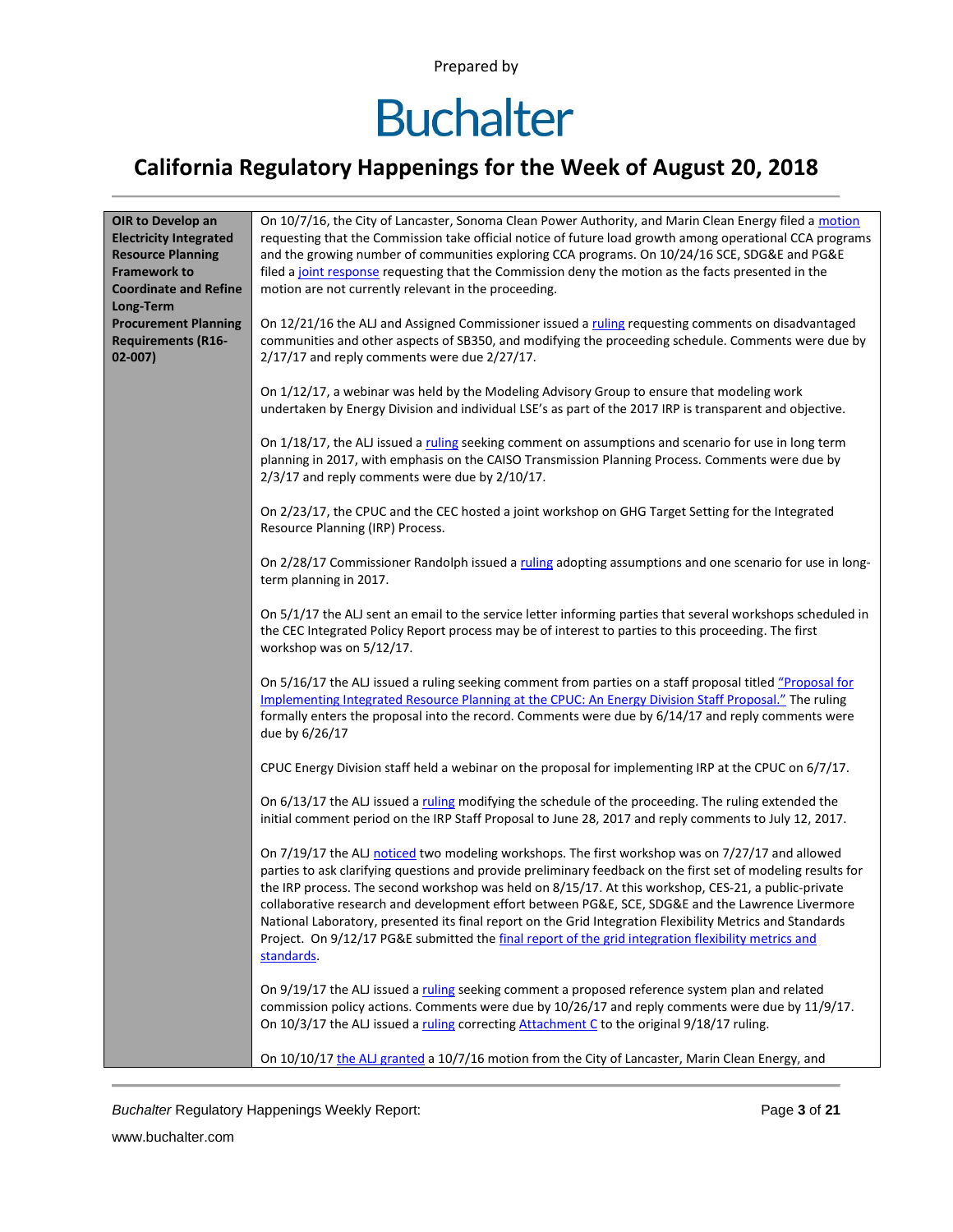## **Buchalter**

#### **California Regulatory Happenings for the Week of August 20, 2018**



*Buchalter* Regulatory Happenings Weekly Report: Page **4** of **21**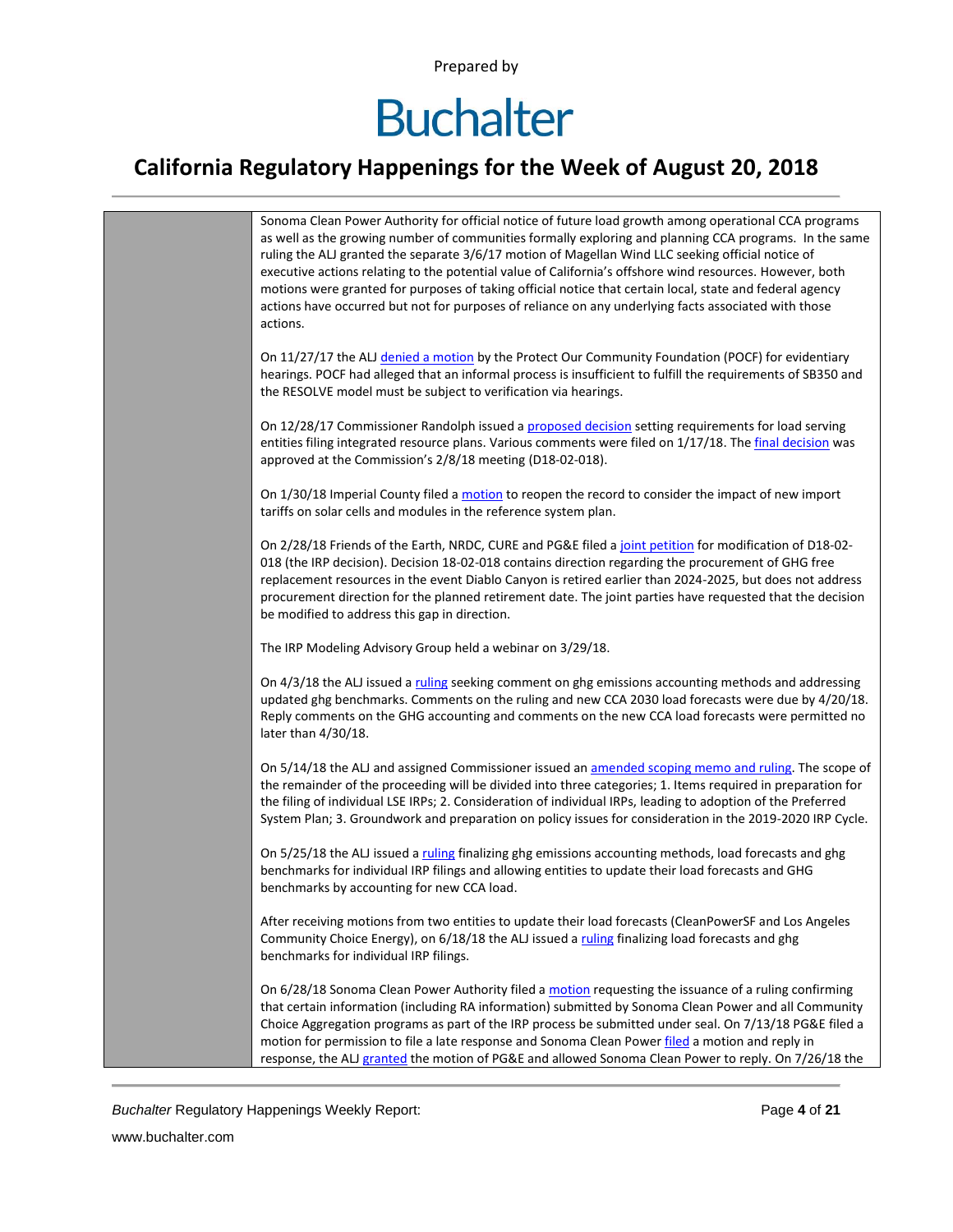### **California Regulatory Happenings for the Week of August 20, 2018**

|                                                                                                                                                                                                        | ALJ granted in part and denied in part the motion of Sonoma Clean Power Authority. The ALJ granted the<br>portion of the motion related to filing capacity pricing information under seal.                                                                                                                                                                                                                                                                                                                                                                                                                                                                                                                                                                                                                                                                                                                                                                                                                                                                                                                                                                                                                                                                                        |
|--------------------------------------------------------------------------------------------------------------------------------------------------------------------------------------------------------|-----------------------------------------------------------------------------------------------------------------------------------------------------------------------------------------------------------------------------------------------------------------------------------------------------------------------------------------------------------------------------------------------------------------------------------------------------------------------------------------------------------------------------------------------------------------------------------------------------------------------------------------------------------------------------------------------------------------------------------------------------------------------------------------------------------------------------------------------------------------------------------------------------------------------------------------------------------------------------------------------------------------------------------------------------------------------------------------------------------------------------------------------------------------------------------------------------------------------------------------------------------------------------------|
|                                                                                                                                                                                                        | A workshop was held on 7/13/18.                                                                                                                                                                                                                                                                                                                                                                                                                                                                                                                                                                                                                                                                                                                                                                                                                                                                                                                                                                                                                                                                                                                                                                                                                                                   |
| <b>Policies, Procedures</b><br>and Rules for<br><b>Regulation of Physical</b><br>Security for the<br><b>Electric Supply</b><br><b>Facilities of Electrical</b><br><b>Corporations (R15-06-</b><br>009) | On 3/10/17 the Assigned Commissioner issued a Phase 1 Scoping Memo and Ruling in this rulemaking<br>regarding policies, procedures and rules for regulation of physical security for the electric supply facilities<br>of electric corporations consistent with Public Utilities Code Section 364 and to establish standards for<br>disaster and emergency preparedness plans for electrical corporations and regulated water companies<br>pursuant to Public Utilities Code Section 768.6. Phase I of the proceeding will consider whether any new<br>rules, standards or General Orders or modifications to other existing policies should apply to all electrical<br>supply facilities within the jurisdiction of the Commission, including facilities owned by publicly owned<br>utilities and rural electrical cooperatives. This phase will pertain to the requirements to address the<br>physical security risks to the electrical supply facilities of electrical corporations and will address whether<br>the Commission should go beyond the physical security regulations of NERC's CIP-9-014-2. A proposed<br>decision in Phase I is anticipated in February 2018. Phase II will address emergency and disaster<br>preparedness plans. A workshop was held on 5/2/17. |
|                                                                                                                                                                                                        | On 7/12/17 the ALJ issued a ruling issuing combined workshop notes and request for straw proposals.<br>Comments on Attachment A to the proceeding were due by 7/28/17, straw proposals were due by 8/11/17<br>and comments on the straw proposals were due by 8/25/17. On 8/31/17 Bear Valley Electric Service, SCE,<br>CMUA, LADWP, Liberty CalPeco, National Rural Electric Cooperative Association, Pacificorp, PG&E, SMUD,<br>and SDG&E filed a joint draft straw proposal. The Office of Ratepayer Advocates and the Safety and<br>Enforcement Division filed comments on 9/14/17. A workshop was held on 9/29/17 to review how SB699<br>informs the appropriate CPUC response and responsibility in addressing the physical security of California's<br>system and the joint-utility proposal. The Office of Ratepayer Advocates and the Safety and Enforcement<br>Division filed comments on 9/14/17.                                                                                                                                                                                                                                                                                                                                                                      |
|                                                                                                                                                                                                        | On 1/3/18 the ALJ issued an email ruling allowing parties to file legal briefs concerning the Commission's<br>jurisdiction over publically owned electrical utilities and rural electric cooperatives. The scoping ruling in<br>this proceeding asks the following question: "Should any new rules, standards, or General Orders or<br>modifications to existing policies apply to all electrical supply facilities within the jurisdiction of the<br>Commission, including publicly owned electrical utilities and rural electric cooperatives?" Legal briefs were<br>due by 1/26/18. Reply briefs were due by 2/9/18. SMUD, LADWP, The National Rural Electric Cooperative<br>Association and CMUA filed a reply brief.                                                                                                                                                                                                                                                                                                                                                                                                                                                                                                                                                         |
|                                                                                                                                                                                                        | On 1/16/18 the ALJ issued a ruling allowing comments on the safety and enforcement division's risk<br>assessment and safety advisory section evaluation of the joint utility proposal and recommendations for<br>consideration posted on 1/4/18. Comments were due by 2/2/18 and reply comments were due by<br>$2/16/18$ .                                                                                                                                                                                                                                                                                                                                                                                                                                                                                                                                                                                                                                                                                                                                                                                                                                                                                                                                                        |
|                                                                                                                                                                                                        | On 1/19/18 the ALJ issued a ruling setting the prehearing conference for Phase II of the proceeding for<br>3/15/18. The prehearing conference addressed the status, scope and schedule for Phase II along with any<br>changes to the service list or procedural issues. Prehearing conference statements shall be limited to<br>enumerated questions set forth in the ruling. These questions include the number and type of workshops;<br>what elements should be included in the emergency and disaster preparedness plans; what new rules,<br>standard, general orders, or modifications should the Commission consider to ensure that entities are in<br>compliance with Public Utilities Code Section 768.6; should the new rules apply to publicly owned electrical<br>utilities and rural electric cooperatives and should any rules be adopted to insure that cities and counties<br>have an opportunity to participate in plan preparation. Prehearing conference statements were due by                                                                                                                                                                                                                                                                                 |

**Buchalter Regulatory Happenings Weekly Report:** Page 5 of 21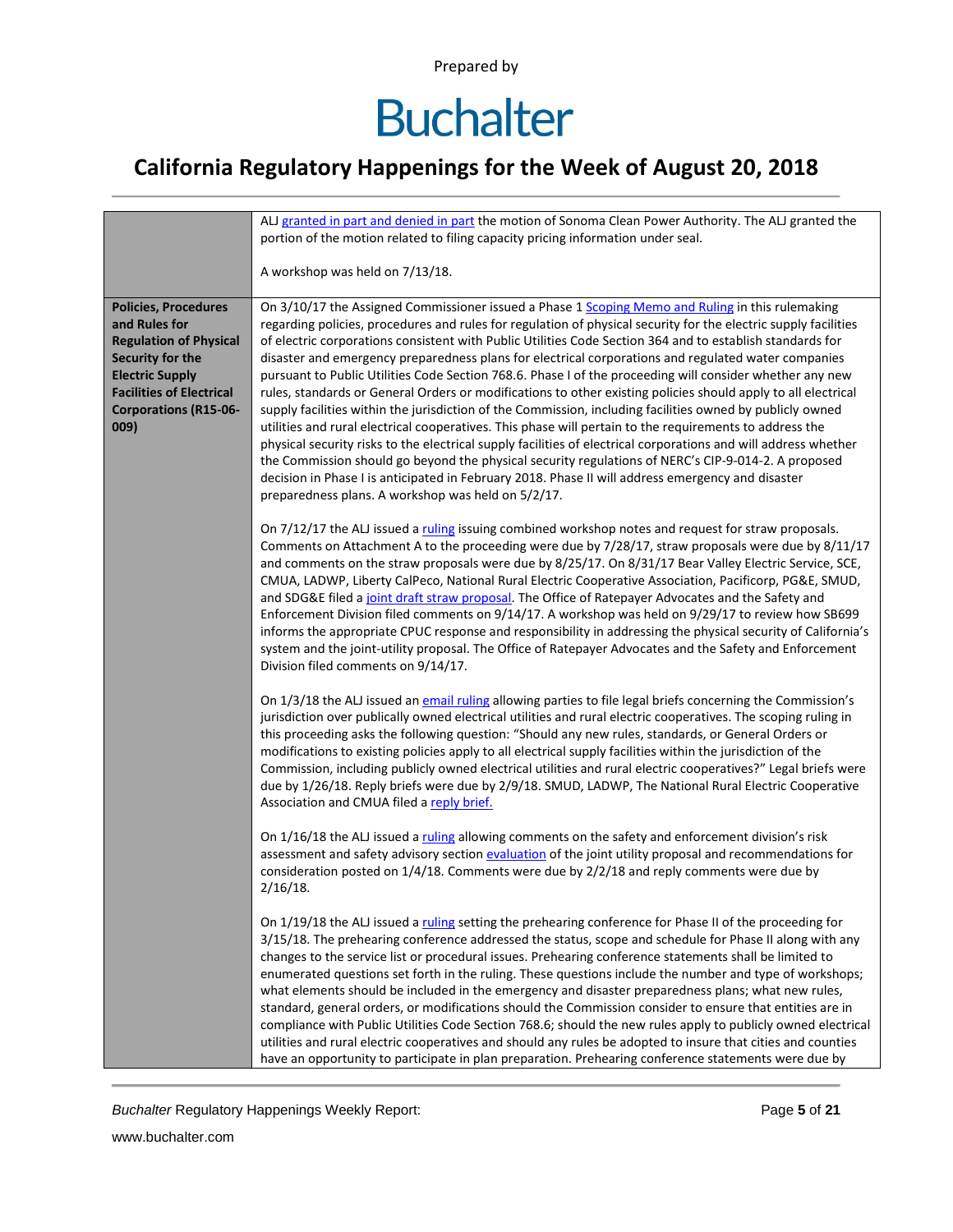### **California Regulatory Happenings for the Week of August 20, 2018**

|                                                                                                                                         | $3/1/18$ .                                                                                                                                                                                                                                                                                                                                                                                                                                                                                                                                                                                                                                                                                                                                                                                                                                                                                                                                                                                                                                                                                   |
|-----------------------------------------------------------------------------------------------------------------------------------------|----------------------------------------------------------------------------------------------------------------------------------------------------------------------------------------------------------------------------------------------------------------------------------------------------------------------------------------------------------------------------------------------------------------------------------------------------------------------------------------------------------------------------------------------------------------------------------------------------------------------------------------------------------------------------------------------------------------------------------------------------------------------------------------------------------------------------------------------------------------------------------------------------------------------------------------------------------------------------------------------------------------------------------------------------------------------------------------------|
|                                                                                                                                         | On 5/31/18 the Assigned Commissioner released the Phase II Scoping Memo and Ruling. The scope<br>includes issues related to disaster and emergency preparedness plans. Workshops will be held throughout<br>the rest of 2018 and a proposed decision on phase 1 issues is anticipated for Summer 2019.                                                                                                                                                                                                                                                                                                                                                                                                                                                                                                                                                                                                                                                                                                                                                                                       |
| <b>Streamlining</b><br><b>Interconnection of</b><br><b>Distributed Energy</b><br><b>Resources and</b>                                   | On 7/13/17 the Commission issued an order instituting the rulemaking to consider streamlining<br>interconnection of distributed energy resources and improvements to rule 21. Various parties filed<br>comments on 8/2/17, including CESA, Tesla, Chargepoint and CAISO.                                                                                                                                                                                                                                                                                                                                                                                                                                                                                                                                                                                                                                                                                                                                                                                                                     |
| <b>Improvements to Rule</b>                                                                                                             | A pre-hearing conference was held on 9/13/17. Notice                                                                                                                                                                                                                                                                                                                                                                                                                                                                                                                                                                                                                                                                                                                                                                                                                                                                                                                                                                                                                                         |
| 21 (R17-07-007)                                                                                                                         | On 10/2/17 the Assigned Commissioner and the ALJ issued a scoping ruling in the proceeding. The ruling<br>sets forth three phases. The first phase will deal with urgent issues, the second phase will deal with<br>ratesetting issues requiring coordination with R1408013 and the third phase will deal with small and multi-<br>jurisdictional utility rules. The schedule for the proceeding currently runs through 2020.                                                                                                                                                                                                                                                                                                                                                                                                                                                                                                                                                                                                                                                                |
|                                                                                                                                         | On 2/14/18 the ALJ issued an email ruling amending the schedule and extending the deadlines for the<br>working group 1 proposal and the working group 2 proposal. The ALJ also reassigned Issue 6 (development<br>of forms and agreements to allow Distributed Energy Resources to fulfill Rule 21 requirements related to<br>smart inverters) to working group 2.                                                                                                                                                                                                                                                                                                                                                                                                                                                                                                                                                                                                                                                                                                                           |
|                                                                                                                                         | On 7/9/18 the Interstate Renewable Energy Council filed a motion to revise certain deadlines in the<br>scoping ruling.                                                                                                                                                                                                                                                                                                                                                                                                                                                                                                                                                                                                                                                                                                                                                                                                                                                                                                                                                                       |
|                                                                                                                                         | On 8/15/18 the ALJ issued a ruling directing responses to attached questions on the Working Group One<br>Report issued March 15. 2018 and granting in part the Interstate Renewable Energy Council motion to<br>modify the schedule. Responses are due no later than 9/5/18 and reply comments are due 9/12/18.                                                                                                                                                                                                                                                                                                                                                                                                                                                                                                                                                                                                                                                                                                                                                                              |
| Resource Adequacy,<br><b>Consider Program</b><br><b>Refinements and</b><br><b>Establish Annual Local</b><br>and Flexible<br>Procurement | On 9/28/17 the commission opened a rulemaking to oversee the resource adequacy program, consider<br>program refinements and establish annual local and flexible procurement obligations for the 2019 and<br>2020 compliance years. The proceeding is the successor to R14-10-010. Comments on preliminary matters<br>pertaining to the scope, schedule, and administration of the proceedings were due 10/30/17 and reply<br>comments were due 11/9/17.                                                                                                                                                                                                                                                                                                                                                                                                                                                                                                                                                                                                                                      |
| <b>Obligations for the</b><br>2019 and 2020<br><b>Compliance Years.</b>                                                                 | On 11/7/17 a working group meeting was held to discuss weather sensitive demand response, behind-the-<br>meter resources and comments on the OIR.                                                                                                                                                                                                                                                                                                                                                                                                                                                                                                                                                                                                                                                                                                                                                                                                                                                                                                                                            |
| (R17-09-020)                                                                                                                            | A prehearing conference was held on 12/4/17. Notice                                                                                                                                                                                                                                                                                                                                                                                                                                                                                                                                                                                                                                                                                                                                                                                                                                                                                                                                                                                                                                          |
|                                                                                                                                         | On 1/18/18 the Assigned Commissioner and ALJ issued a scoping memo and ruling. The proceedings will be<br>divided into three separate tracks. Track 1 will consider system, local and flexible capacity requirements for<br>the next year as well as time-sensitive refinements to the Commission's RA program, including adoption of<br>the 2019 Local Capacity Requirements, adoption of the 2019 Flexible Capacity Requirements, adoption of<br>the 2019 System RA Requirements, and top priority modifications to the RA program. Track 2 will address<br>less time sensitive topics, including adoption of multi-year local RA requirements, refinements to local area<br>rules and RA program. Track 3 will consider the 2020 program year requirement and may revisit RA<br>counting rules for weather-sensitive and local demand response resources. Comments were due by<br>1/30/18 and proposals were due by 2/16/18. The proposals and comments were discussed at a 2-day<br>workshop that was held at the CPUC on 2/22-23/18. Various parties filed comments on the proposals on |

**Buchalter Regulatory Happenings Weekly Report:** Page 6 of 21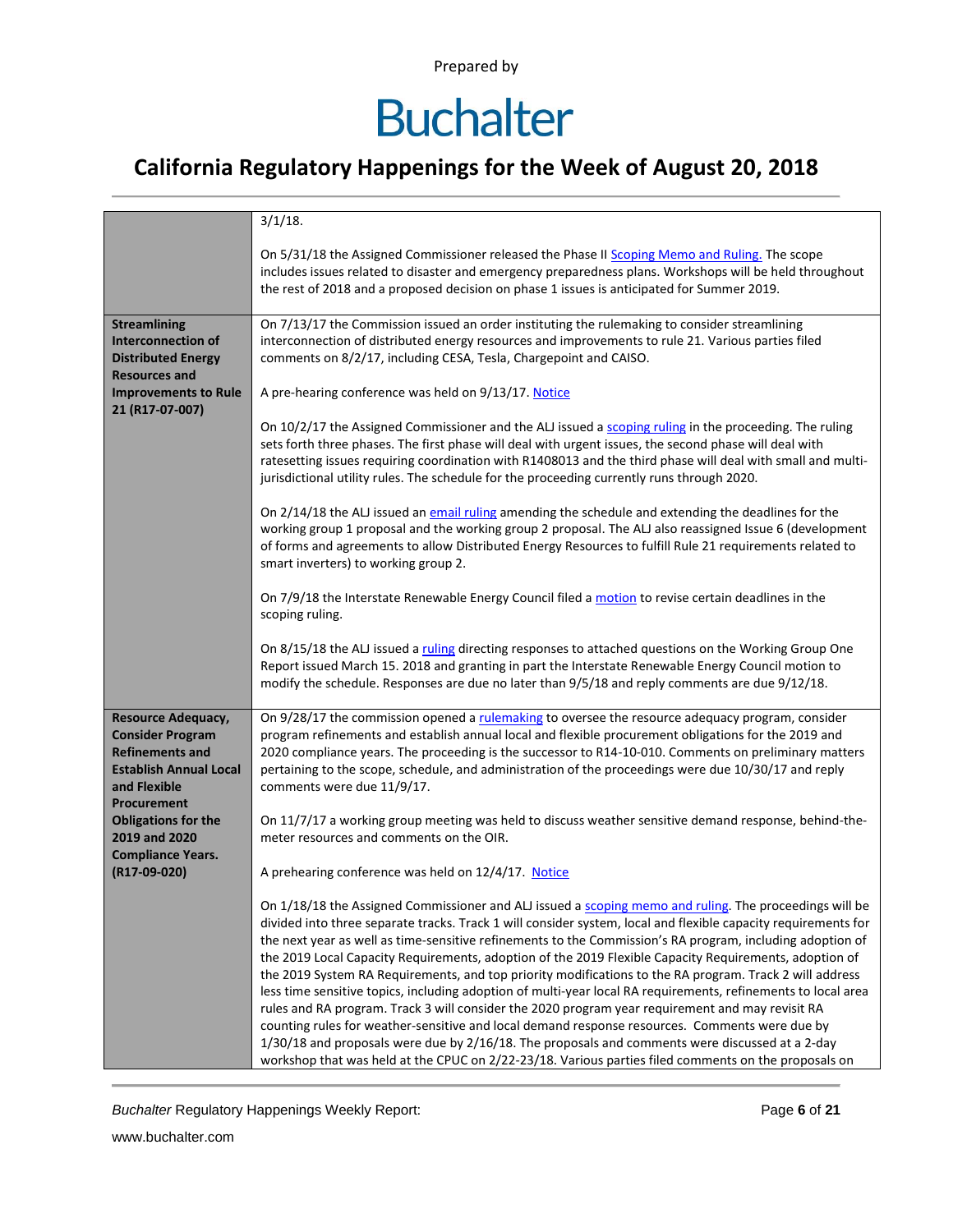# **Buchalter**

### **California Regulatory Happenings for the Week of August 20, 2018**

|                                                                                                      | $3/7/18$ and reply comments on $3/16/18$ .                                                                                                                                                                                                                                                                                                                                                                                                                                                                                                                                                                                                                                                                                                            |
|------------------------------------------------------------------------------------------------------|-------------------------------------------------------------------------------------------------------------------------------------------------------------------------------------------------------------------------------------------------------------------------------------------------------------------------------------------------------------------------------------------------------------------------------------------------------------------------------------------------------------------------------------------------------------------------------------------------------------------------------------------------------------------------------------------------------------------------------------------------------|
|                                                                                                      | On 3/22/18 the ALJ sent an email ruling stating that because the CAISO did not file its draft 2019 LCR report<br>on 3/9/18 and anticipates that the report will not be available until 4/23/18 parties are not required to<br>submit comments on 3/23/18 as originally scheduled. On 3/27/18 the ALJ and the Assigned Commissioner<br>issued a joint ruling modifying the track 1 schedule. The revised due date for comments on the draft CAISO<br>2019 LCR and FCR reports was 5/4/18 and comments on the final report are due 5/18/18.                                                                                                                                                                                                             |
|                                                                                                      | On 5/2/18 the ALJ sent an email ruling changing the date for Track 2 opening testimony to 7/10/18. All<br>other dates remain unchanged.                                                                                                                                                                                                                                                                                                                                                                                                                                                                                                                                                                                                               |
|                                                                                                      | On 5/22/18 the ALJ issued a proposed decision adopting local capacity obligations for 2019 and refining the<br>resource adequacy PROGRAM. Opening comments were due 6/11/18.                                                                                                                                                                                                                                                                                                                                                                                                                                                                                                                                                                          |
|                                                                                                      | At the 6/21/18 Commission meeting the Commission approved a decision adopting local capacity<br>requirements for 2019 applicable to Commission-jurisdictional electric load-serving entities, and sets forth<br>a process for adoption of flexible capacity requirements for 2019. The decision also makes minor changes<br>to the RA program and provides policy and procedural guidance for future tracks of the proceeding. The<br>Commission also adopted <i>flexible capacity requirements</i> for 2019 applicable to Commission jurisdictional<br>electric load-serving entities, superseding the previously adopted 2018 requirements.                                                                                                         |
|                                                                                                      | A workshop was held on 6/26/18 at the California Governor's Office of Emergency Services in Mather, CA.                                                                                                                                                                                                                                                                                                                                                                                                                                                                                                                                                                                                                                               |
|                                                                                                      | A prehearing conference was held on 8/2/18. Parties have been instructed to be prepared to discuss the<br>need for evidentiary hearings. Parties that believe such hearings are necessary were instructed to file their<br>prehearing conference statements by 7/27/18. Notice.                                                                                                                                                                                                                                                                                                                                                                                                                                                                       |
| <b>Creation of a Shared</b><br>Database or<br><b>Statewide Census of</b><br><b>Utility Poles and</b> | On 6/29/17 the Commission instituted an Order Instituting Investigation into the creation of a shared<br>database or statewide census of utility poles and conduit in California (I17-06-027, R17-06-028 and R17-03-<br>009 have been consolidated into this proceeding).                                                                                                                                                                                                                                                                                                                                                                                                                                                                             |
| Conduit in California.                                                                               | A prehearing conference was held on 12/5/17. Ruling                                                                                                                                                                                                                                                                                                                                                                                                                                                                                                                                                                                                                                                                                                   |
| $(117-06-027)$                                                                                       | On 1/11/18 the Assigned Commissioner and ALJ issued a ruling requesting comments on the creation of a<br>shared statewide database of utility pole and conduit information. Input is requested on (1) whether a<br>proposed listing of data fields is complete; (2) whether any information categories should be treated as<br>confidential; (3) which data fields are most essential to accomplish the safety and goals of the OII and OIR;<br>(4) whether each pole owner should be responsible for maintaining and providing access to its database, or<br>whether a third party facilitator should be responsible for maintaining one global database; and (5) the<br>manner in which the database should be shared. Comments were due by 2/8/18. |
|                                                                                                      | On $1/16/18$ the ALJ issued a ruling amending the $1/11/18$ ruling and attaching the correct listing of<br>proposed data fields.                                                                                                                                                                                                                                                                                                                                                                                                                                                                                                                                                                                                                      |
|                                                                                                      | On 3/22/18 the ALJ issued a proposed decision amending the right of way rules to apply to wireless<br>telecommunications facilities installed by competitive local exchange carriers, comments were due<br>4/11/18. The decision would amend the right of way rules to provide competitive local exchange carriers<br>with expanded nondiscriminatory access to public utility infrastructure for the purpose of installing<br>antennas and other wireless telecommunications facilities. The Commission is approved the final decision<br>on 4/26/18. This decision closes this aspect of the proceeding; however, the investigation in I17-06-027                                                                                                   |

**Buchalter Regulatory Happenings Weekly Report:** Page 7 of 21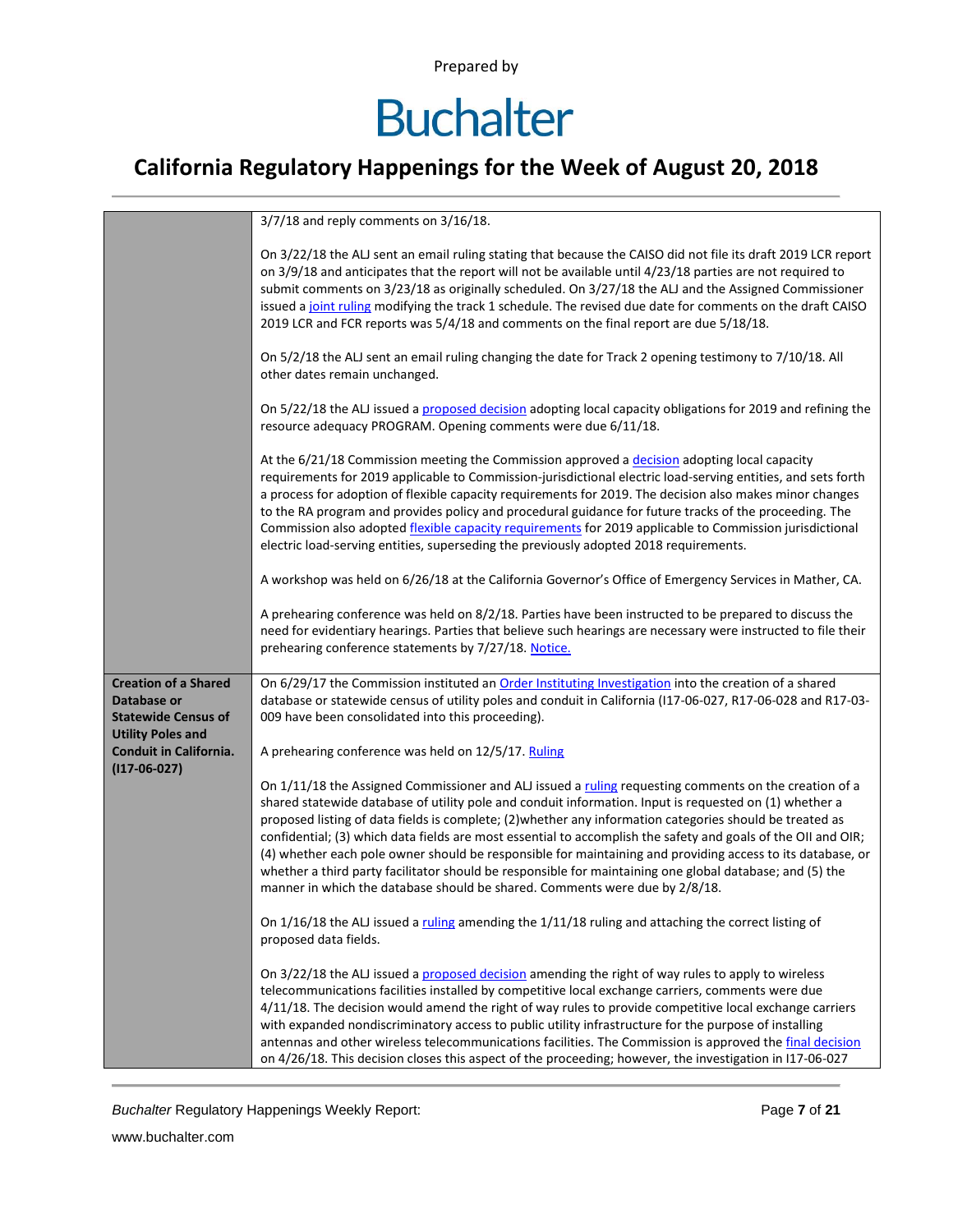# **Buchalter**

### **California Regulatory Happenings for the Week of August 20, 2018**

|                                                                                                                                   | with which it was consolidated remains open.                                                                                                                                                                                                                                                                                                                                                                                                                                                                                                                                                                                         |
|-----------------------------------------------------------------------------------------------------------------------------------|--------------------------------------------------------------------------------------------------------------------------------------------------------------------------------------------------------------------------------------------------------------------------------------------------------------------------------------------------------------------------------------------------------------------------------------------------------------------------------------------------------------------------------------------------------------------------------------------------------------------------------------|
|                                                                                                                                   | A public participation hearing before the ALJ and Commissioner and President Picker was held on 5/9/18 in<br>San Bernardino, CA. The discussion focused on such topics as 1) history of poles; 2) issues related to poles<br>(e.g. vegetation management and fires); and 3) Southern California fires. Notice                                                                                                                                                                                                                                                                                                                        |
|                                                                                                                                   | A public participation hearing was held on 5/21/18 in San Jose, CA. Notice                                                                                                                                                                                                                                                                                                                                                                                                                                                                                                                                                           |
|                                                                                                                                   | On 8/8/18 the Assigned Commissioner issued a scoping ruling.                                                                                                                                                                                                                                                                                                                                                                                                                                                                                                                                                                         |
| <b>Successor to Existing</b><br><b>Net Energy Metering</b><br><b>Tariffs pursuant to</b><br>PUC Section 2827.1<br>$(R.14-07-002)$ | On 2/20/18 the ALJ issued a proposed decision adopting alternatives to promote solar distributed<br>generation in disadvantaged communities. Opening comments were due by 3/12/18 and reply comments<br>were due 3/19/18. Commissioner Guzman Aceves issued an alternate decision. An all-party meeting was<br>held on 3/13/18 so that parties could make comments to Commissioner Guzman Aceves on the two<br>alternate decisions. On 5/22/18 Commissioner Guzman Aceves issued a proposed revised alternate<br>decision. Various parties subsequently filed comments. On 6/21/18 the Commission adopted the alternate<br>decision. |
|                                                                                                                                   | On 3/29/18 the Assigned Commissioner issued the fourth amended scoping memo and ruling. The highest<br>priority issues identified by the Commissioner include consumer protection and development of options<br>for increasing use of renewable DG in disadvantaged communities. The ruling sets a deadline of 1/1/19 for<br>the completion of the proceeding and states that it is the Commission's intention to close this proceeding<br>and initiate a successor proceeding not later than that date.                                                                                                                             |
|                                                                                                                                   | On 6/27/18 ALJ Jessica Hecht was reassigned and is no longer the ALJ in the proceeding. ALJ McKenzie and<br>ALJ Kao remain assigned to the proceeding.                                                                                                                                                                                                                                                                                                                                                                                                                                                                               |
|                                                                                                                                   | On 9/1/17 the California Solar and Storage Association filed a petition to modify D.14-05-033 to allow<br>direct current coupled solar plus storage systems. Subsequently on 7/19/18 the ALJ issued a ruling<br>requiring supplemental information regarding the petition.                                                                                                                                                                                                                                                                                                                                                           |
|                                                                                                                                   | On 7/23/18 SDG&E filed an application for rehearing of decision 18-06-027. SDG&E seeks rehearing on two<br>issues it alleges was improperly ignored by the Decision: 1) that the 20% rate discount provided to CARE<br>customers violates statutory discount limits, and 2) program implementation conflicts with the installation<br>of SDG&E's replacement customer information system.                                                                                                                                                                                                                                            |
|                                                                                                                                   | On 8/13/18 the ALJ issued a proposed decision denying the petition for modification of D14-05-033<br>regarding designation of small net energy metering-eligible facilities paired with energy storage.                                                                                                                                                                                                                                                                                                                                                                                                                              |
|                                                                                                                                   | On 8/24/18 Commissioner Guzman Aceves issued a proposed decision adopting net energy metering<br>consumer protection measures including solar information packet. The earliest the item may appear<br>before the Commission is 9/27/18.                                                                                                                                                                                                                                                                                                                                                                                              |

#### **California Energy Commission**

| <b>Issue</b> | <b>Latest Developments</b> |
|--------------|----------------------------|
|              |                            |

**Buchalter Regulatory Happenings Weekly Report:** Page **8** of **21**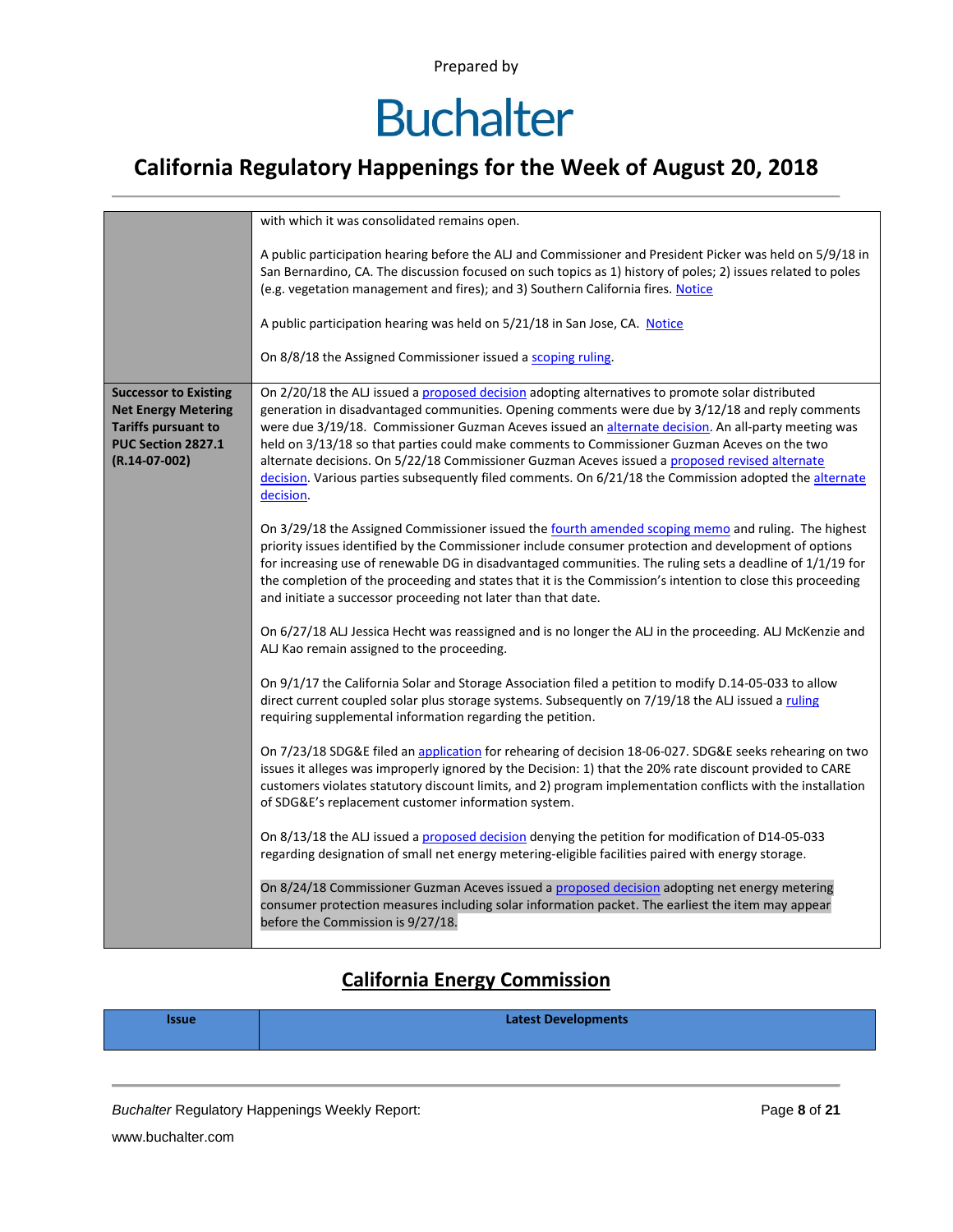# **Buchalter**

### **California Regulatory Happenings for the Week of August 20, 2018**

| <b>CEC Business Meeting</b>                         | The next regularly scheduled Business Meeting will be held 8/28/18 (Tuesday). The agenda and backup                                                                                                          |
|-----------------------------------------------------|--------------------------------------------------------------------------------------------------------------------------------------------------------------------------------------------------------------|
|                                                     | materials are now available. Agenda; Backup Materials                                                                                                                                                        |
| <b>Alternative and</b>                              | On 6/28/18 staff from the Commission and the Center for Sustainable Energy held a public webinar to                                                                                                          |
| <b>Renewable Fuel and</b>                           | discuss equipment and site requirements for electric vehicle (EV) charging infrastructure installed under                                                                                                    |
| <b>Vehicle Technology</b><br>Program (ARFVTP)       | the California Electric Vehicle Incentive Project (CALeVIP). Notice                                                                                                                                          |
|                                                     | On 8/6/18 Janea Scott, Lead Commission on Transportation conducted a Fuels and Transportation                                                                                                                |
|                                                     | Technology Merit Review workshop to highlight lessons learned from previous ARFVTP funding awards.                                                                                                           |
|                                                     | <b>Notice</b>                                                                                                                                                                                                |
| <b>Disadvantaged</b>                                | On 8/21/18 the Commission and the CPUC jointly convened the second meeting of the Disadvantaged                                                                                                              |
| <b>Community Advisory</b><br><b>Group</b>           | Communities Advisory Group. The group advised the two commissions regarding the development,                                                                                                                 |
|                                                     | implementation, and impacts of proposed programs related to the Clean Energy and Pollution Reduction<br>Act of 2015 (also known as Senate Bill 350) in disadvantaged communities. Notice                     |
|                                                     |                                                                                                                                                                                                              |
| <b>Efficiency</b>                                   | On 6/1/18 Commissioner McAllister and CONUEE Director General Odon de Buen conducted a webinar<br>to give updates on recent energy efficiency policy in California and Mexico. Notice                        |
|                                                     |                                                                                                                                                                                                              |
| <b>Electric Program</b><br><b>Investment Charge</b> | On 8/21/18 staff conducted a technical scoping workshop as part of the Governor's Office of Planning<br>and Research's implementation of Assembly Bill 546 (Chiu, Chapter 380, Statutes of 2017) and the     |
| (Docket No. 17-EPIC-                                | development of guidebooks for energy storage implementation on the customer side of the utility meter.                                                                                                       |
| 01)                                                 | <b>Notice</b>                                                                                                                                                                                                |
|                                                     | On 9/6/18 staff from the Commission, CPUC, CARB, and California ISO will conduct a webinar workshop                                                                                                          |
|                                                     | to kick off the process to update the California Vehicle-Grid Integration (VGI) Roadmap. Notice                                                                                                              |
| <b>Food Production</b>                              | In June the Commission released a solicitation providing up to \$57 million for two tiers of funding for the                                                                                                 |
| <b>Investment Program</b>                           | FPIP. Press Release                                                                                                                                                                                          |
| 2018 Integrated                                     | On 5/30/18 the Commission and the CPUC conducted a joint workshop to discuss a draft framework and                                                                                                           |
| <b>Research Policy Report</b>                       | potential actions for addressing energy equity and increased access to distributed energy resources in                                                                                                       |
| Update (18-IEPR-01)                                 | multifamily buildings. Notice                                                                                                                                                                                |
|                                                     | On 6/7/18 the Lead Commissioner for Energy Efficiency conducted a workshop to present information                                                                                                            |
|                                                     | and solicit stakeholder feedback on key topics related to the doubling of energy efficiency savings                                                                                                          |
|                                                     | mandated by Senate Bill 350, the Clean Energy and Pollution Reduction Act of 2015 (de León, Chapter                                                                                                          |
|                                                     | 547, Statutes of 2015) (SB 350). Notice                                                                                                                                                                      |
|                                                     | On 6/27/18 staff held a webinar on the 2018 Tracking Progress Report for Energy Equity. Notice                                                                                                               |
|                                                     | On 7/10/18 staff held a workshop to propose and discuss the 2018 California Energy Demand Forecast                                                                                                           |
|                                                     | Update. Staff will review the scope and method for the update, present the most recent data available                                                                                                        |
|                                                     | for key forecast drivers, propose scenarios and outline additional work that will be considered for the full                                                                                                 |
|                                                     | 2019 IEPR forecast. Notice                                                                                                                                                                                   |
|                                                     | On 8/2/18 the Commission conducted a workshop with the CPUC, the California Natural Resources                                                                                                                |
|                                                     | Agency, the Governor's Office of Planning and Research, and the Governor's Office of Emergency<br>Services to discuss changes in the risk of wildfire due to climate change in California and how the energy |
|                                                     | sector can prepare. Notice                                                                                                                                                                                   |
|                                                     |                                                                                                                                                                                                              |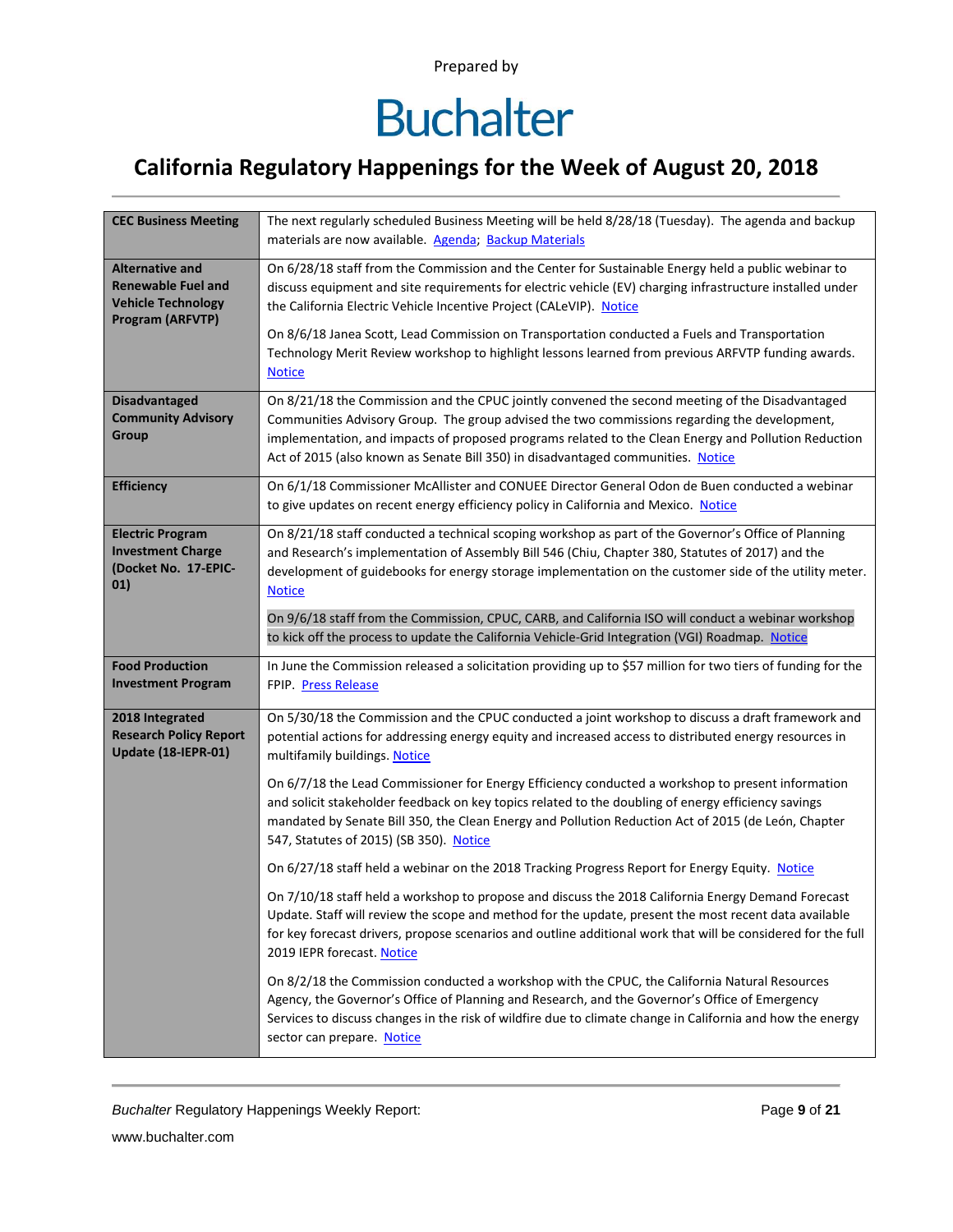# **Buchalter**

### **California Regulatory Happenings for the Week of August 20, 2018**

|                         | At the Business Meeting on 8/1/18 the Commission approved Volume I of the 2018 Integrated Energy<br>Policy Report (IEPR) Update. The update summarizes California's global leadership in climate policy,<br>showing how the state's comprehensive efforts are helping to reduce the impacts of climate change,<br>promote energy resiliency, improve public health, and support disadvantaged and low-income<br>communities, while fostering job development and a thriving economy. Press Release      |
|-------------------------|---------------------------------------------------------------------------------------------------------------------------------------------------------------------------------------------------------------------------------------------------------------------------------------------------------------------------------------------------------------------------------------------------------------------------------------------------------------------------------------------------------|
| <b>Renewable Energy</b> | On 8/16/18 the Lead Commissioner conducted a workshop to seek comments from solar equipment<br>installers, equipment manufacturers, solar and storage association representatives, staff from investor<br>owned and publicly owned utilities and their associations, entrepreneurs, investors, and other program<br>administrators on topics related to solar equipment. Notice                                                                                                                         |
| Research                | On 7/25/18 staff conducted a workshop to seek input on potential research topics on wildfire related to<br>ensuring grid resilience and public safety. Notice<br>On 8/30/18 the Lead Commissioner for Research will conduct a workshop on climate-related risk to<br>California's energy system based on insights from California's Fourth Climate Change Assessment. Notice                                                                                                                            |
| <b>SB 350</b>           | On 8/29/18 the Commission, CARB, and the CPUC will jointly conduct a workshop to discuss<br>implementation progress for the Low-Income Barriers Study, Part A: Overcoming Barriers to Energy<br>Efficiency and Renewables for Low-income Customers and Small Business Contracting Opportunities in<br>Disadvantaged Communities and Part B: Overcoming Barriers to Clean Transportation Access for Low-<br>Income Residents (Final Guidance Document). Barriers reports were mandated by SB 350. Notice |

#### **California Air Resources Board**

| <i><b>Issue</b></i>  | <b>Latest Developments</b>                                                                                                                                                                                                                                                                                                                                                                                                                                                                                                                                                                                                                                                                                                                                                                            |
|----------------------|-------------------------------------------------------------------------------------------------------------------------------------------------------------------------------------------------------------------------------------------------------------------------------------------------------------------------------------------------------------------------------------------------------------------------------------------------------------------------------------------------------------------------------------------------------------------------------------------------------------------------------------------------------------------------------------------------------------------------------------------------------------------------------------------------------|
| <b>Cap and Trade</b> | A workshop was held on 10/12/17 to discuss the next steps for the cap and trade regulation. Notice<br>Presentation.                                                                                                                                                                                                                                                                                                                                                                                                                                                                                                                                                                                                                                                                                   |
|                      | ARB released the January 2018 California-Quebec-Ontario Joint Auction Participant Training<br>Presentation.                                                                                                                                                                                                                                                                                                                                                                                                                                                                                                                                                                                                                                                                                           |
|                      | On 1/30/18 ARB posted a notice of public hearing on 3/22/18 in Riverside, CA to consider approving the<br>adoption of two proposed amendments to the Cap and Trade regulation. The narrow amendments are<br>intended to clarify that 1. The regulation requires a successor entity after a change in ownership to be<br>responsible for the outstanding, pre-transfer compliance obligation of the predecessor entity, and 2. The<br>regulatory procedure for establishing the Auction Reserve Price in the Ontario and Quebec regulations.<br>Proposed Regulation Order Notice Agenda. At the meeting the Board adopted Resolution 18-4. On<br>4/17/18 the final rulemaking package was submitted to the Office Of Administrative Law. OAL approved<br>the regulation on 5/20/18. Informative Digest |
|                      | Meetings were held on 3/2/18 to discuss potential amendments to the cap and trade regulation and<br>SB350 Integrated Resource Plans. Discussion Draft Price Containment Paper<br>A workshop was held on 4/26/18 to discuss possible revisions to the cap and trade regulation. Notice.                                                                                                                                                                                                                                                                                                                                                                                                                                                                                                                |

*Buchalter* Regulatory Happenings Weekly Report: Page **10** of **21**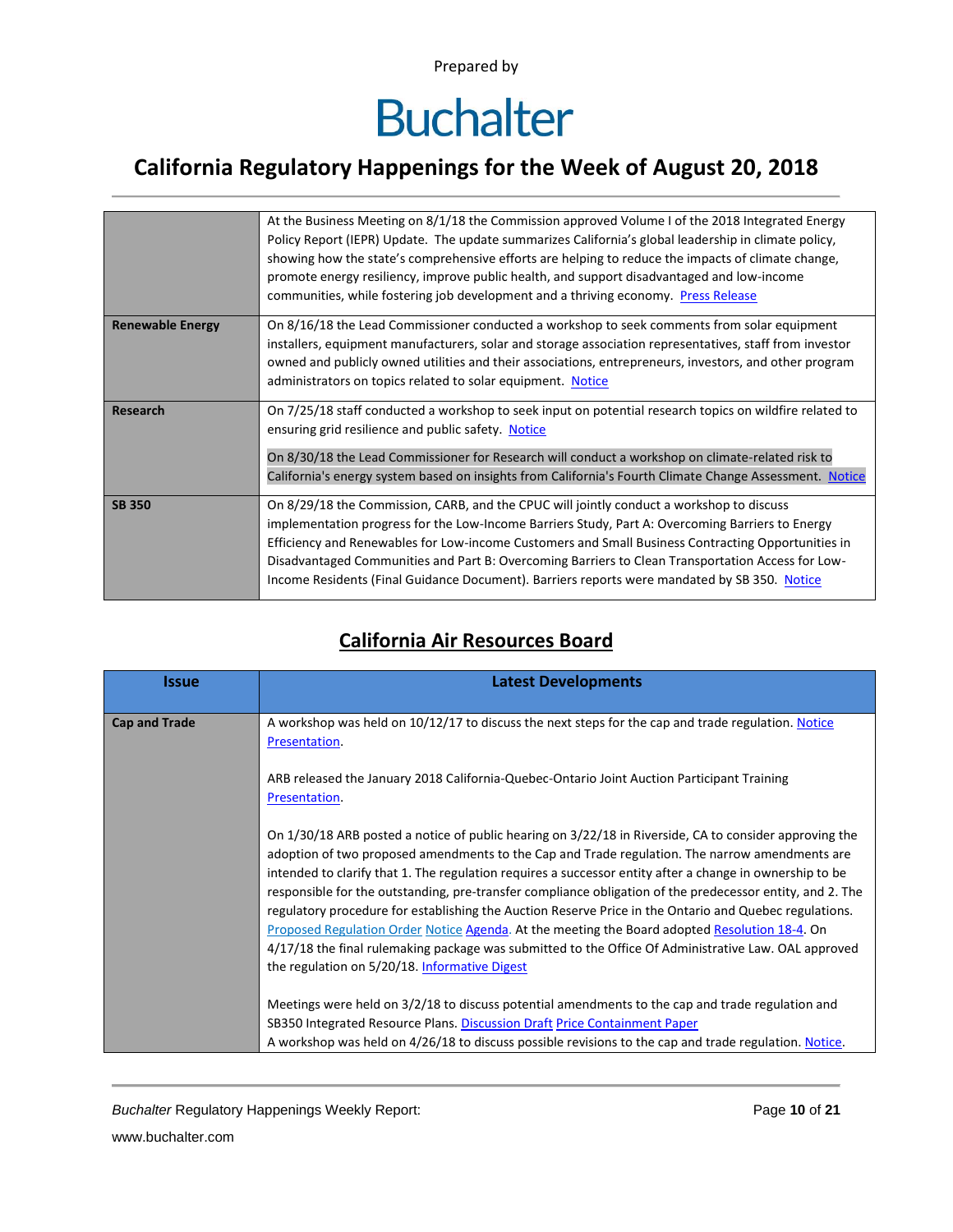# **Buchalter**

### **California Regulatory Happenings for the Week of August 20, 2018**

|                            | Comments were due by 5/10/18. Summary of Stakeholder Comments                                                  |
|----------------------------|----------------------------------------------------------------------------------------------------------------|
|                            | On 6/15/18 Ontario announced its intention to end Ontario's Cap and Trade program. ARB released a              |
|                            | market notice regarding this development and reiterating its commitment with Quebec to continue                |
|                            | operation of a joint carbon market.                                                                            |
|                            |                                                                                                                |
|                            | A workshop was held on 6/21/18 to discuss potential revisions to the regulation. Preliminary Discussion        |
|                            | <b>Draft ARB Presentation CAISO Presentation</b>                                                               |
|                            |                                                                                                                |
| <b>GHG Reporting</b>       | On 4/13/17 ARB posted a proposed second 15-day modifications to the regulation. Comments were due              |
|                            | 4/28/17 by 5pm. Notice The board approved the proposed amendments at the 6/29/17 Board Meeting.                |
|                            | Agenda.                                                                                                        |
|                            |                                                                                                                |
|                            |                                                                                                                |
|                            | On 7/21/17 the proposed amendments were submitted to the California Office of Administrative Law.              |
|                            | Updated Informative Digest. On 9/1/17 OAL approved the rulemaking and filed it with the Secretary of           |
|                            | State. Notice Final Regulation Order Final Statement of Reasons. The amended regulation became                 |
|                            | effective on 1/1/18.                                                                                           |
| <b>Short Lived Climate</b> | On 12/29/17 ARB posted a summary of policies to encourage dairy biomethane projects and other                  |
| <b>Pollutants</b>          | projects to reduce methane emissions. On 1/5/18 the three dairy subgroups provided an update to the            |
|                            |                                                                                                                |
|                            | agencies on their processes and recommendations they have formulated to date. Presentations - ARB;             |
|                            | CDFA; CPUC; Subgroup 1; Subgroup 2; Subgroup 3                                                                 |
|                            | The Dairy and Livestock subgroups have several meeting scheduled for April. Subgroup 3 met on 4/2/18;          |
|                            | Subgroup 2 met on 4/9/18 and Subgroup 1 met on 4/27/18. Meeting Notice                                         |
|                            |                                                                                                                |
|                            | The Dairy and Livestock subgroups will meet throughout May. Subgroup 3 met on 5/14/18; Subgroup 1              |
|                            | met on 5/21/18; and Subgroup 2 met on 5/23/18. Meeting Notice                                                  |
|                            |                                                                                                                |
|                            | A joint subgroup meeting was held on 7/26/18 in Fresno. Meeting Notice                                         |
|                            |                                                                                                                |
| 2030 Scoping Plan          | On 11/30/17 ARB released the proposed final 2017 climate change scoping plan. On 12/14/17 the Board            |
|                            | approved the scoping plan along with the finalized environmental documents. Meeting Notice Press               |
|                            | <b>Release Final Plan</b>                                                                                      |
|                            |                                                                                                                |
| <b>Low Carbon Fuel</b>     | The goal of the LCFS is to reduce carbon intensity of transportation fuel by at least 10% by 2020. On          |
| <b>Standard</b>            | 2/20/18 ARB released the Draft Proposed Regulation Order and a Portion of Draft Staff Report.                  |
|                            |                                                                                                                |
|                            | On 3/6/18 ARB released various models and calculators, including the OPGEE and CA-GREET. In addition           |
|                            | ARB issued the <b>Initial Statement of Reasons</b> and <b>Proposed Regulation Order</b> setting forth proposed |
|                            | amendments to the LCFS regulation and to the regulation on commercialization of alternative diesel             |
|                            | fuels. A public hearing to consider the proposed amendments will be held on 4/27/18. Notice                    |
|                            |                                                                                                                |
|                            | On 3/12/18 ARB updated and replaced Guidance 17-03 with Guidance 18-01 on Implementation                       |
|                            | Implications of a Modified Writ issued by the Superior Court of California, County of Fresno, On October       |
|                            | 18, 2017 in the case of Poet, LLC et al. vs CARB et al. (No. 09 CECG 04659 JYH) on LCFS.                       |
|                            |                                                                                                                |

*Buchalter* Regulatory Happenings Weekly Report: Page **11** of **21**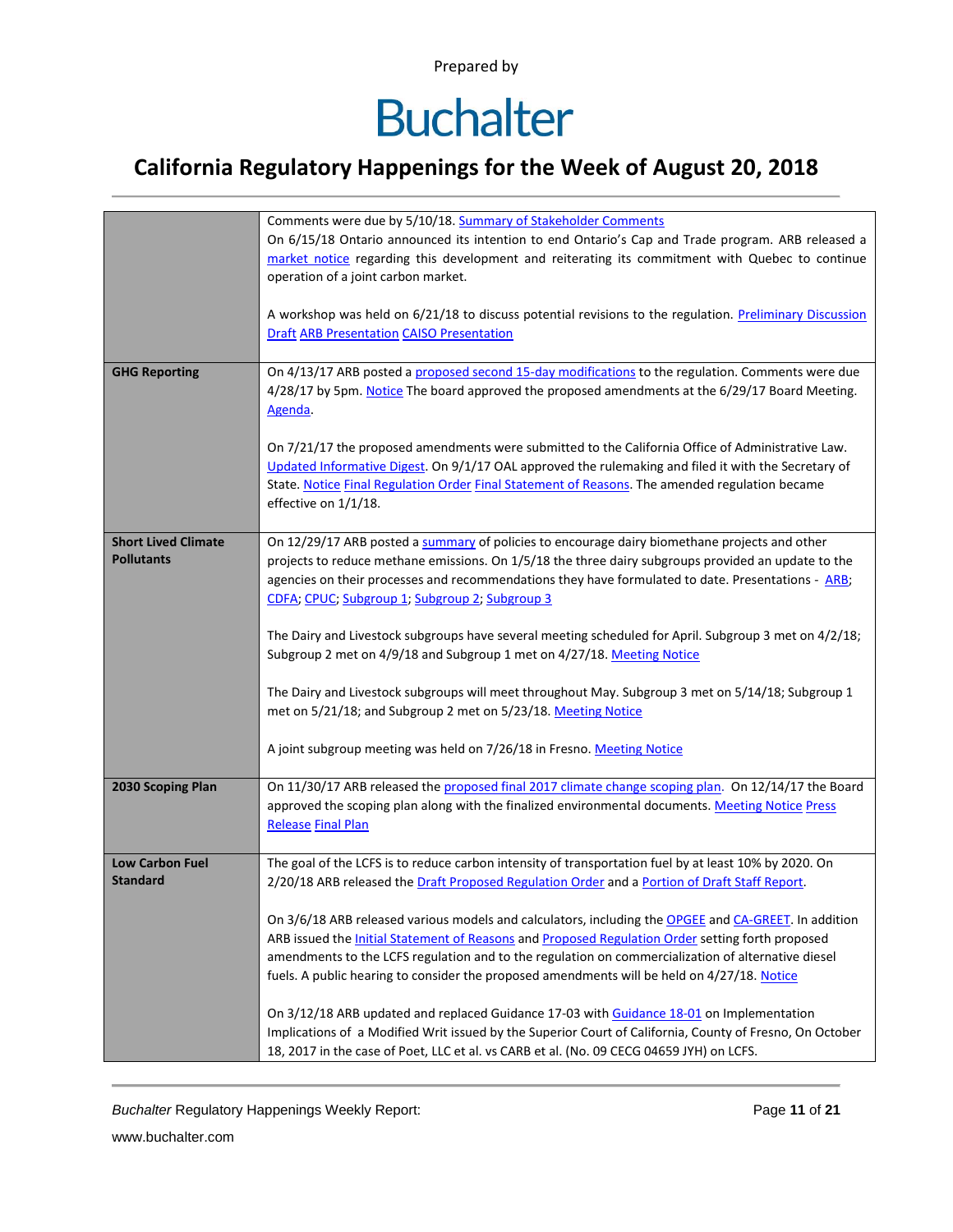# **Buchalter**

### **California Regulatory Happenings for the Week of August 20, 2018**

|                         | On 5/9/18 ARB released the 2017 LCFS Compliance Information Credit Clearance Market Information.                                                                                                                                                                                                                                                                                                                                                       |
|-------------------------|--------------------------------------------------------------------------------------------------------------------------------------------------------------------------------------------------------------------------------------------------------------------------------------------------------------------------------------------------------------------------------------------------------------------------------------------------------|
|                         | On 5/21/18 ARB posted for comment the draft calculation of 2017 Crude Average Carbon Intensity<br>Value. Comments are due by 6/5/18.                                                                                                                                                                                                                                                                                                                   |
|                         | On 5/21/18 ARB posted the SB1383 Pilot Financial Mechanism White Paper.                                                                                                                                                                                                                                                                                                                                                                                |
|                         | A public workshop to discuss proposed amendments to the LCFS and Alternative Diesel Fuels Regulations<br>was held on 6/11/18. Meeting Notice Staff Presentation                                                                                                                                                                                                                                                                                        |
|                         | On 6/20/18 ARB posted proposed amendments to the LCFS regulation and to the regulation on<br>commercialization of alternative diesel fuels. The deadline to submit comments was 7/5/18 at 5pm. A<br>workshop to discuss the proposed amendments was held on 8/8/18. Notice                                                                                                                                                                             |
|                         | On 8/13/18 various calculators where posted including the CA-GREET3.0 Model and Tier 1 Simplified<br>Calculators, the Illustrative Compliance Scenario Calculator and the Hydrogen Station Capacity Evaluator<br>(HySCapE). The Board also posted the Second Public Availability of Modified Text and Availability of<br>Additional Documents and Information for the Proposed Amendments to LCFS and ADF Regulations.<br>Comments are due by 8/30/18. |
| <b>Innovative Clean</b> | The key goals of this measure include 1. Support the near-term deployment of zero-emission buses                                                                                                                                                                                                                                                                                                                                                       |
| <b>Transit Rules</b>    | where the economics are viable and where transit service can be maintained or expanded; 2. Secure                                                                                                                                                                                                                                                                                                                                                      |
|                         | binding commitments from the state's transit providers for a long-term vision for transition to zero-                                                                                                                                                                                                                                                                                                                                                  |
|                         | emission technologies across all transit modes, and 3. Partner with transit agencies to pilot innovative<br>approaches to improve access to transit systems with zero-emissions first- and last-mile solutions.                                                                                                                                                                                                                                        |
|                         | On 12/15/17 a public workshop was held to discuss development of innovative clean transit.                                                                                                                                                                                                                                                                                                                                                             |
|                         | Presentation. The staff proposal on the ICT Rules includes achieving a zero emission transit system by                                                                                                                                                                                                                                                                                                                                                 |
|                         | 2040 and encouragement of early action with opportunities for funding. Rules would be applicable to all<br>public transit agencies that own or operate buses with GVWR > 14,000 lbs.                                                                                                                                                                                                                                                                   |
|                         | On 3/27/18 ARB issued updated numbers of battery and fuel cell electric buses of large California transit<br>agencies.                                                                                                                                                                                                                                                                                                                                 |
|                         | On 3/27/18 ARB issued an <i>update</i> on the Innovative Clean Transit Discussion Document. ARB requested                                                                                                                                                                                                                                                                                                                                              |
|                         | additional comments and information in the areas of transit progress, role of incentives, overall cost,<br>cutaways and non-standard buses, and regulatory assessments.                                                                                                                                                                                                                                                                                |
|                         | A workshop was held on 6/13/18 to discuss the proposed Innovative Clean Transit regulation. Meeting<br><b>Notice</b>                                                                                                                                                                                                                                                                                                                                   |
|                         | On 8/7/18 ARB posted the proposed regulation order and associated documents. A public hearing to<br>discuss is scheduled for 9/27/18. Notice of Public Hearing.                                                                                                                                                                                                                                                                                        |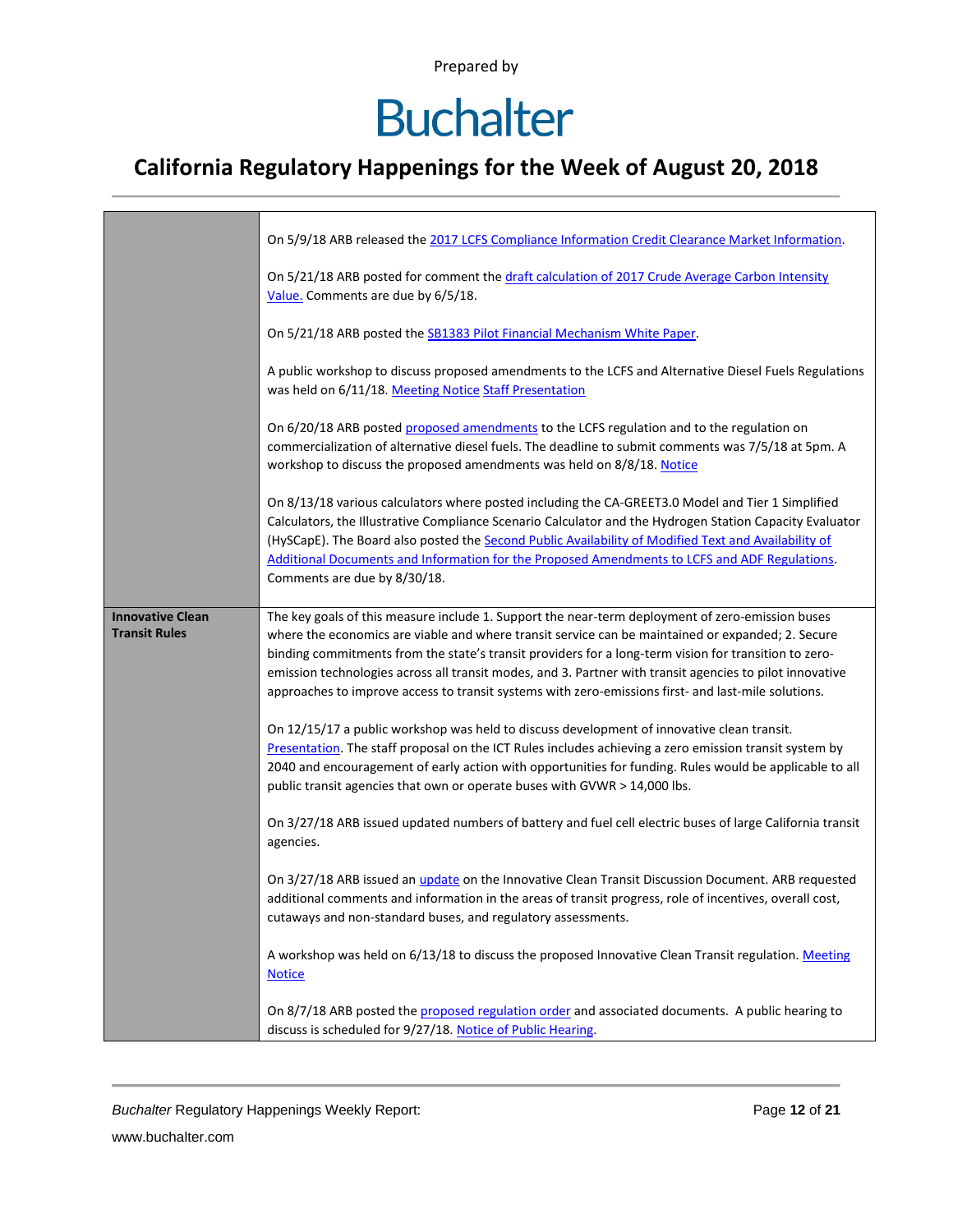### **Buchalter**

### **California Regulatory Happenings for the Week of August 20, 2018**

#### **California Independent System Operator**

| <b>Issue</b>                                | <b>Latest Developments</b>                             |  |  |  |  |
|---------------------------------------------|--------------------------------------------------------|--|--|--|--|
| <b>Board of Governors</b><br><b>Meeting</b> | The next scheduled Board meeting is 9/5-6/18. Schedule |  |  |  |  |

#### **CAISO Stakeholder Initiatives**

| <b>Issue</b>                                    | <b>Latest Developments</b>                                                                                                                                                                                                                                                                                                 |  |  |  |  |  |
|-------------------------------------------------|----------------------------------------------------------------------------------------------------------------------------------------------------------------------------------------------------------------------------------------------------------------------------------------------------------------------------|--|--|--|--|--|
| <b>Flexible resource</b>                        | On 5/1/17 the CAISO posted the revised straw proposal. The CAISO held a stakeholder call on 5/8/17 to                                                                                                                                                                                                                      |  |  |  |  |  |
| adequacy criteria and<br>must offer obligations | discuss the revised straw proposal. Comments were due by 5/22/17. Market Notice Presentation                                                                                                                                                                                                                               |  |  |  |  |  |
| (FRAC-MOO)                                      | A Phase 2 Working Group call was held on 8/2/17. Market Notice. Comments were due by 8/18/17.<br><b>Brattle Presentation</b>                                                                                                                                                                                               |  |  |  |  |  |
|                                                 | A Phase 2 Working Group Meeting was held on 9/26/17. Market Notice; Presentation                                                                                                                                                                                                                                           |  |  |  |  |  |
|                                                 | On 11/2/17 CAISO postponed the stakeholder meeting originally scheduled for 11/9/17 because more<br>time is needed to analyze the data and publish the proposal. A stakeholder meeting was held on<br>11/29/17. Market Notice. On 11/21/17 CAISO posted the draft proposal. Comments were due by<br>12/13/17. Presentation |  |  |  |  |  |
|                                                 | On 1/31/18 CAISO posted the revised draft flexible capacity framework. A stakeholder meeting was held<br>on 2/7/18 to discuss the revised draft flexible capacity framework in the FRAC-MOO Phase 2 initiative.<br>Comments were due by 2/21/18. Market Notice Agenda and Presentation                                     |  |  |  |  |  |
|                                                 | CAISO held a stakeholder meeting on 5/3/18 to discuss the second revised draft flexible capacity<br>framework proposal. Comments were due by 5/17/18. Notice Presentation                                                                                                                                                  |  |  |  |  |  |
|                                                 | The Phase 2 Working Group met on 6/18/18. Agenda and Presentation<br>On 7/30/18 CAISO announced that phase two of the initiative is delayed commensurate with a delay in<br>the Day-Ahead Market Enhancement Initiative. The initiative is currently inactive.                                                             |  |  |  |  |  |
| <b>Energy Imbalance</b><br>Market (EIM)         | Participants<br>On 10/1/16 Arizona Public Service and Puget Sound Energy joined EIM. On 10/18/16, Mexico Grid<br>Operator CENACE announced it was exploring EIM participation for Baja California Norte.<br>On 2/24/17 BANC agreed to join the EIM, acting on behalf of SMUD beginning in April 2019. News<br>Release      |  |  |  |  |  |
|                                                 | On 5/30/17 CAISO and Powerex announced that Powerex would participate in the EIM beginning in April<br>2018. Powerex will be the first non-U.S. participant to join the market. On 10/3/17 an information call to<br>discuss the Powerex EIM Implementation Agreement was held. Market Notice                              |  |  |  |  |  |
|                                                 | On 6/1/17 CAISO and LADWP announced that they had signed an agreement for LADWP to join the EIM<br>beginning in April 2019.                                                                                                                                                                                                |  |  |  |  |  |

**Buchalter Regulatory Happenings Weekly Report:** Page 13 of 21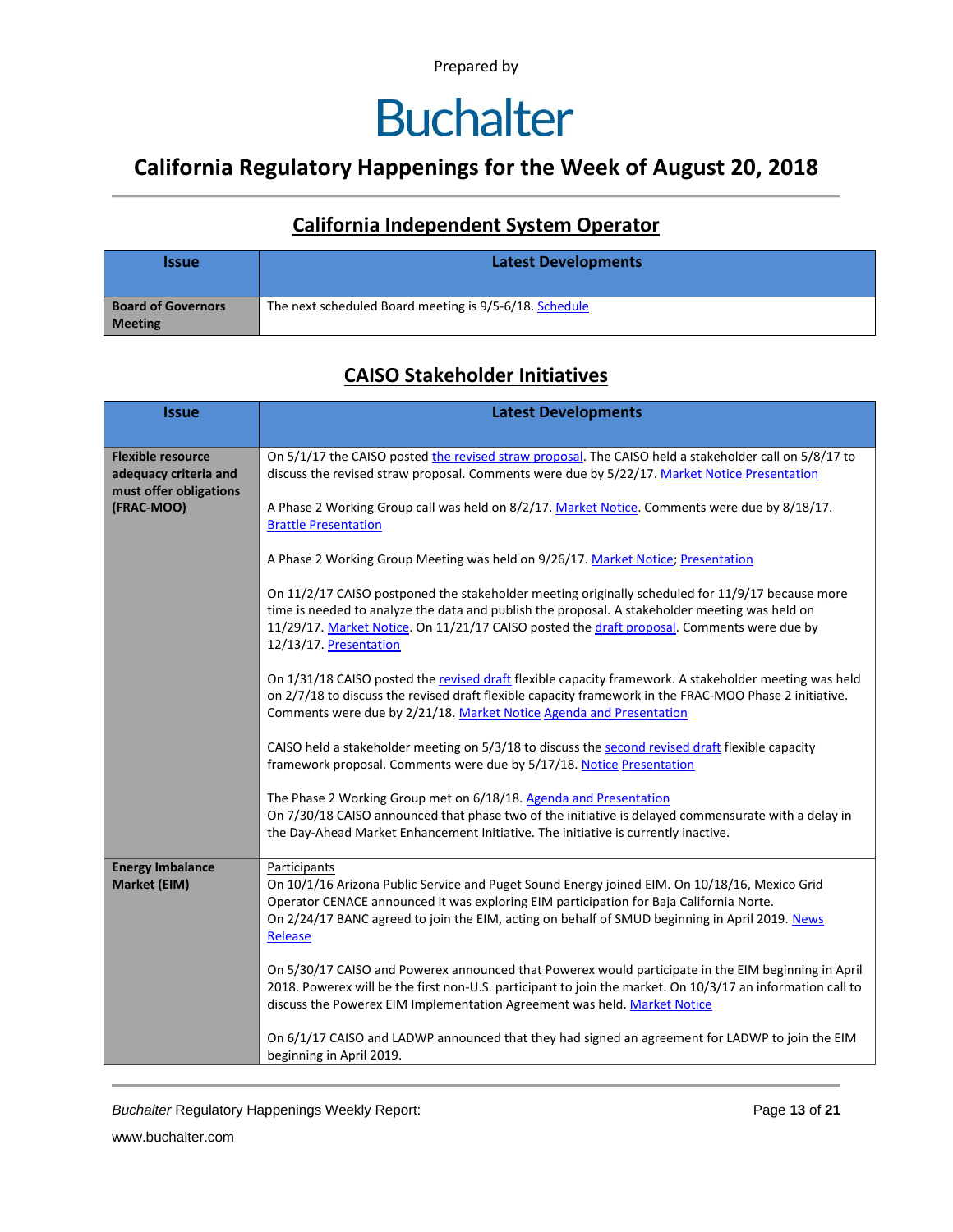# **Buchalter**

### **California Regulatory Happenings for the Week of August 20, 2018**

|                                                                                                                                                                                                                  | On 10/1/17 Portland General Electric became the fifth western utility to begin full participation in the<br>EIM.<br>On 7/31/18 CAISO released the quarterly benefits report. News Release                                                                   |  |  |  |  |
|------------------------------------------------------------------------------------------------------------------------------------------------------------------------------------------------------------------|-------------------------------------------------------------------------------------------------------------------------------------------------------------------------------------------------------------------------------------------------------------|--|--|--|--|
|                                                                                                                                                                                                                  |                                                                                                                                                                                                                                                             |  |  |  |  |
| <b>Reliability Services</b>                                                                                                                                                                                      | On 2/2/17, CAISO posted the Phase 1B and Phase 2 Draft Tariff language. A call to discuss was held on<br>2/21/17. Market Notice                                                                                                                             |  |  |  |  |
|                                                                                                                                                                                                                  | On 4/7/17 the CAISO posted the Phase 1B and Phase 2 Draft Tariff language. A call to discuss was held on<br>4/24/17. Market Notice                                                                                                                          |  |  |  |  |
|                                                                                                                                                                                                                  | On 4/18/17 CAISO posted the <b>Business Requirements Specifications v. 2.0</b> .                                                                                                                                                                            |  |  |  |  |
|                                                                                                                                                                                                                  | On 5/8/17 CAISO announced that the implementation date for the initiative had been extended to<br>$2/13/18$ from 11/1/17. The new effective date will be $4/1/18$ . The extension was discussed at the Market<br>Performance and Planning Forum on 5/16/17. |  |  |  |  |
|                                                                                                                                                                                                                  | A technical working group call was held on 6/13/17 to clarify the tariff processes proposed in the<br>initiative. Market Notice.                                                                                                                            |  |  |  |  |
|                                                                                                                                                                                                                  | On 7/7/17 The Second Revised Draft Tariff Language - Phase 1B and 2 was posted. A web conference to<br>discuss was held on 7/21/17. Market Notice Comments were due by 7/14/17.                                                                             |  |  |  |  |
|                                                                                                                                                                                                                  | On 8/3/17 CAISO posted the Phase 2 - Third Revised Draft Tariff Language. Market Notice. On 9/29/17<br>CAISO filed the tariff amendment for phase 1B and Phase 2 at FERC in docket ER18-1. On 10/23/17                                                      |  |  |  |  |
|                                                                                                                                                                                                                  | various parties filed comments and protests and the CPUC filed a limited protest. The CPUC has                                                                                                                                                              |  |  |  |  |
|                                                                                                                                                                                                                  | requested that FERC reject the proposed tariff amendments regarding "listed local capacity." On<br>11/13/17 CAISO filed a motion for leave to file answer and answer to the various protests. On 11/30/17                                                   |  |  |  |  |
|                                                                                                                                                                                                                  | CAISO filed another motion for leave to file answer and answer to SDG&E's filing. On 1/18/18 FERC                                                                                                                                                           |  |  |  |  |
|                                                                                                                                                                                                                  | issued an order accepting the tariff revisions as filed, effective 2/15/18. On 2/14/18 CAISO filed a petition                                                                                                                                               |  |  |  |  |
| for limited tariff waiver requesting a temporary suspension of the effectiveness of the tariff revisions.<br>Due to implementation issues CAISO requested a temporary suspension until 3/16/18. FERC granted the |                                                                                                                                                                                                                                                             |  |  |  |  |
| suspension on 3/1/18. The initiative will now be activated for trade date 5/1/18. Market Notice. On<br>3/16/18 CAISO submitted a Compliance Filing at FERC to modify the effective date to 3/16/18. On 4/3/18    |                                                                                                                                                                                                                                                             |  |  |  |  |
|                                                                                                                                                                                                                  |                                                                                                                                                                                                                                                             |  |  |  |  |
|                                                                                                                                                                                                                  | CAISO held a call on 1/4/18 to discuss process changes for resource adequacy and outage coordination                                                                                                                                                        |  |  |  |  |
|                                                                                                                                                                                                                  | as part of the Reliability Services Initiative. These changes will be implemented in April 2018. Training                                                                                                                                                   |  |  |  |  |
|                                                                                                                                                                                                                  | was provided on 1/10/18. Presentation. Market Notice.                                                                                                                                                                                                       |  |  |  |  |
|                                                                                                                                                                                                                  | On 3/5/18 and 3/8/18 the CAISO held the RSI 2017 and RAAIM calculation modification market                                                                                                                                                                  |  |  |  |  |
|                                                                                                                                                                                                                  | simulation web conferences to discuss market simulation performance. CAISO has postponed the RSI<br>implementation to March 2018 and activation to May 2017 and the RAAIM Calculation modification                                                          |  |  |  |  |

*Buchalter* Regulatory Happenings Weekly Report: Page **14** of **21**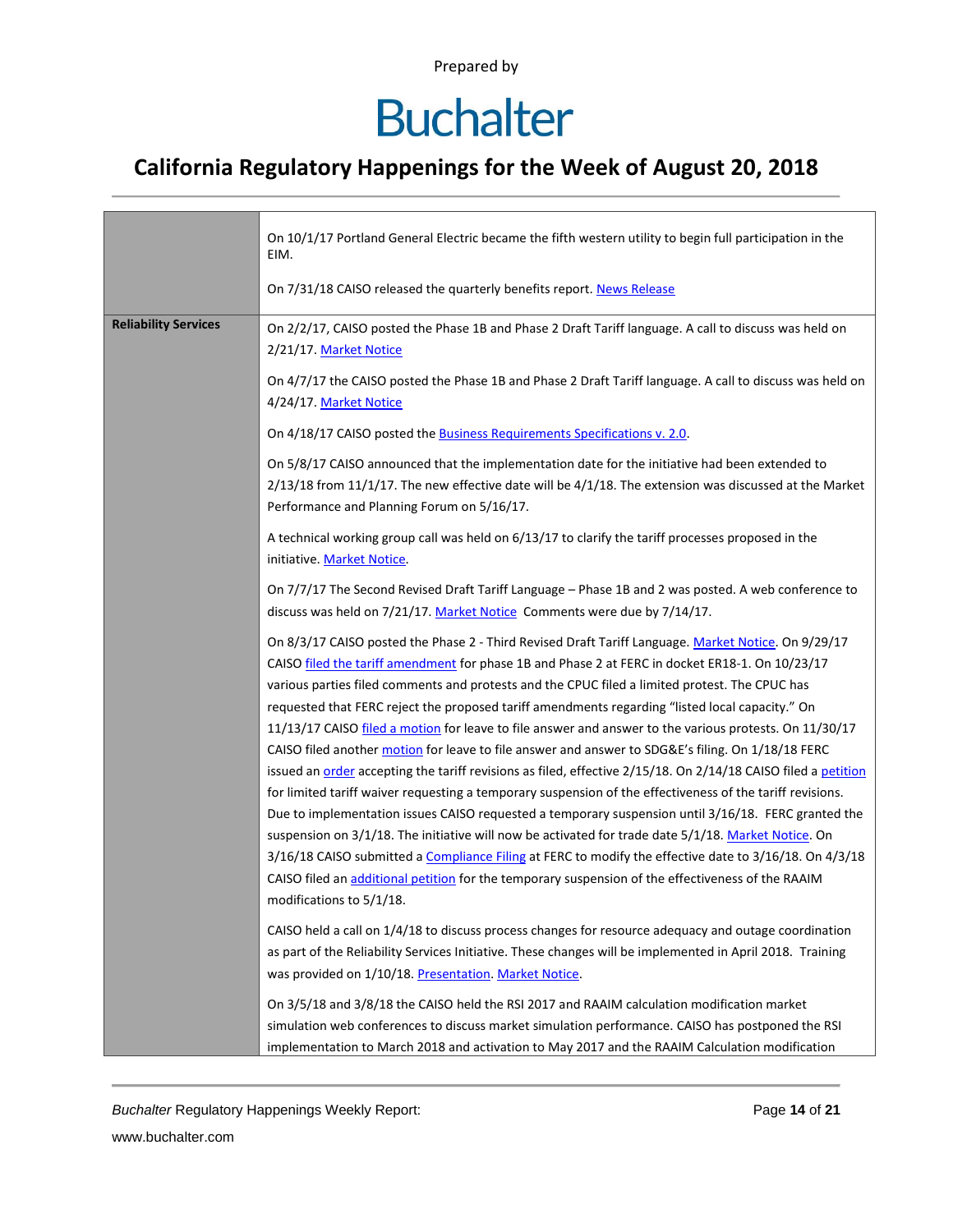# **Buchalter**

### **California Regulatory Happenings for the Week of August 20, 2018**

|                                                                                                              | implementation to May 2018 and activation to July 2018. Market Notice                                                                                                                                                                                          |  |  |  |  |
|--------------------------------------------------------------------------------------------------------------|----------------------------------------------------------------------------------------------------------------------------------------------------------------------------------------------------------------------------------------------------------------|--|--|--|--|
| <b>Energy Storage and</b><br><b>Distributed Energy</b><br><b>Resources Participation</b><br>(Phases 2 and 3) | A customer partnership group call was held on 12/13/17 to discuss implementation of demand response<br>current changes associated with phase 2 of the proceeding. Questions and comments to be discussed<br>during the call were due by 12/6/17. Market Notice |  |  |  |  |
|                                                                                                              | A workshop to discuss Phase 3 was held on 1/16/18. Market Notice Agenda Presentation                                                                                                                                                                           |  |  |  |  |
|                                                                                                              | On 2/15/18 CAISO posted the Phase 3 straw proposal. A workshop to discuss phase 3 was held on<br>2/21/18. Comments were due by 3/7/18. Market Notice                                                                                                           |  |  |  |  |
|                                                                                                              | A workshop to discuss Phase 2 was held on 2/27/18. Market Notice Presentation                                                                                                                                                                                  |  |  |  |  |
|                                                                                                              | On 2/22/18 CAISO posted the Phase 3 straw proposal. A technical working group meeting was held on<br>3/29/18. Comments were due by 4/9/18. Market Notice. Agenda                                                                                               |  |  |  |  |
|                                                                                                              | A customer partnership group call was held on 3/27/18 to discuss implantation of current Demand<br>Response changes associated with Phase 2. Market Notice                                                                                                     |  |  |  |  |
|                                                                                                              | On 4/9/18 CAISO posted the revised draft tariff language for Phase 2. Comments were due by 4/16/18.<br><b>Market Notice</b>                                                                                                                                    |  |  |  |  |
|                                                                                                              | A customer partnership group call was held on 4/25/18 to discuss implementation of current demand<br>response changes associated with phase 2. Questions and comments were due in advance of the call by<br>4/18/18. Market Notice Presentation                |  |  |  |  |
|                                                                                                              | On 4/30/18 CAISO posted the Phase 3 revised straw proposal. A call to discuss was held on 5/10/18.<br>Comments are due by 5/21/18. Market Notice                                                                                                               |  |  |  |  |
|                                                                                                              | A customer partnership group call was held on 6/1/18 to discuss implementation of current DR changes<br>associated with phase 2 of the proceeding. Market Notice                                                                                               |  |  |  |  |
|                                                                                                              | A public stakeholder working group call was held on 6/5/18 to discuss the phase 3 revised straw<br>proposal. Written comments were due by 6/15/18. Market Notice.                                                                                              |  |  |  |  |
|                                                                                                              | A meeting was held on 6/25/18 to discuss additional changes to the revised straw proposal for Phase 3.<br>Agenda and Presentation. Comments are due by 7/3/18.                                                                                                 |  |  |  |  |
|                                                                                                              | On 7/2/18 the Phase 2 implementation customer partnership group held a call to discuss current<br>changes related to this initiatives' implementation. Market Notice                                                                                           |  |  |  |  |
|                                                                                                              | A meeting was held on 7/16/18 to discuss the Draft Final Proposal for Phase 3. Comments are due by<br>7/27/18. Market Notice Presentation                                                                                                                      |  |  |  |  |
|                                                                                                              | A call was held on 7/24/18 to discuss implementation of current Demand Response changes associated<br>with Phase 2. Questions and comments were due by 7/17/18. Market Notice Presentation                                                                     |  |  |  |  |
|                                                                                                              | On 7/26/18 the CAISO posted a revised draft final proposal for phase 3. Market Notice                                                                                                                                                                          |  |  |  |  |
|                                                                                                              | A customer partnership group call was held on 8/14/18 to discuss implementation of current Demand<br>Response changes associated with Phase 2. Comments were due by 8/7/18. Market Notice                                                                      |  |  |  |  |
|                                                                                                              | On 8/17/18 CAISO filed the proposed tariff amendment for Phase 2 at FERC in docket ER18-2242 and<br>requested an effective date of 11/1/18.                                                                                                                    |  |  |  |  |

*Buchalter* Regulatory Happenings Weekly Report: Page **15** of **21**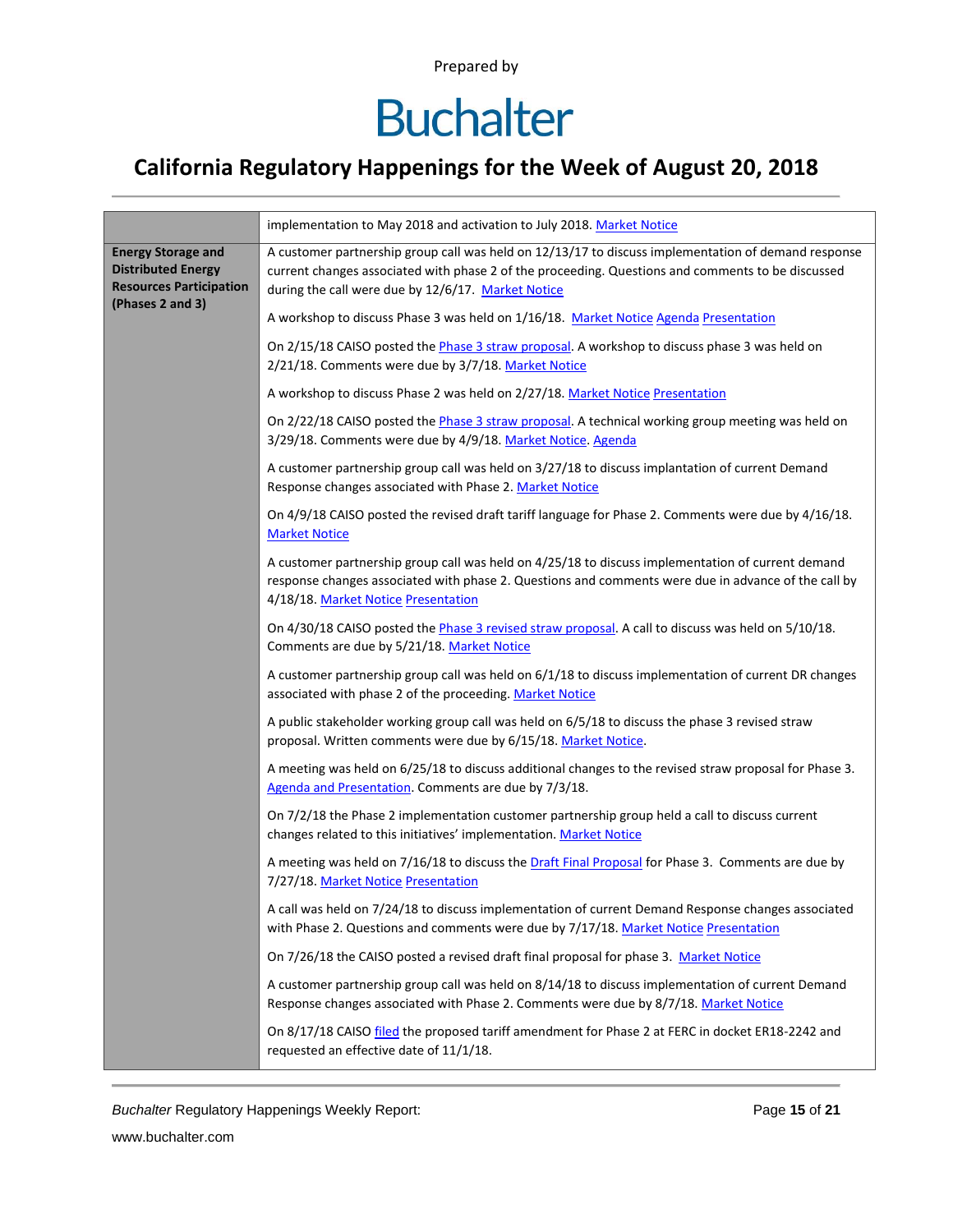### **California Regulatory Happenings for the Week of August 20, 2018**

| <b>Transmission Access</b><br><b>Charge Options for</b><br><b>Integrating New</b><br><b>Participating</b><br><b>Transmission Owners</b><br><b>Regional Resource</b> | CAISO held a stakeholder meeting in Folsom on 12/13/16 to review the draft final proposal for the TAC<br>Options Initiative. On 12/6/16, CAISO posted the draft final proposal. Market Notice Presentation. The<br>comment deadline ended on 1/11/17.<br>On 12/20/16, CAISO posted an addendum to the draft regional framework proposal. The addendum is<br>intended to provide clarifications in light of questions raised at the 12/13/16 workshop. Comments were<br>due by 1/11/17. Market Notice<br>On 3/2/17 CAISO posted a summary of stakeholder comments and the CAISO's responses. Summary<br>On 12/1/16, CAISO posted a Regional Framework Proposal. A meeting was held on 12/8/16 to review the                                                                                                                                                                                                                                                                                                                                                                                                                                                                                     |  |  |  |  |  |
|---------------------------------------------------------------------------------------------------------------------------------------------------------------------|------------------------------------------------------------------------------------------------------------------------------------------------------------------------------------------------------------------------------------------------------------------------------------------------------------------------------------------------------------------------------------------------------------------------------------------------------------------------------------------------------------------------------------------------------------------------------------------------------------------------------------------------------------------------------------------------------------------------------------------------------------------------------------------------------------------------------------------------------------------------------------------------------------------------------------------------------------------------------------------------------------------------------------------------------------------------------------------------------------------------------------------------------------------------------------------------|--|--|--|--|--|
| <b>Adequacy</b>                                                                                                                                                     | draft final proposal. Market Notice. The comment deadline was 1/11/17.<br>On 3/1/17 CAISO posted the draft regional framework proposal stakeholder comments and CAISO<br>responses.                                                                                                                                                                                                                                                                                                                                                                                                                                                                                                                                                                                                                                                                                                                                                                                                                                                                                                                                                                                                            |  |  |  |  |  |
| <b>Regional Integration</b><br><b>California GHG</b><br>compliance                                                                                                  | The CAISO held a stakeholder meeting on 5/31/17 to discuss the draft final proposal for the initiative. On<br>5/25/17 CAISO posted the Draft Final Proposal.<br>On 6/22/17 CAISO held a call to discuss a revised draft final proposal. Market Notice Presentation. On<br>6/26/17 CAISO posted the Revised Draft Final Proposal. Comments were due by 7/6/17.<br>A stakeholder call was held on 12/4/17 to continue discussions on the initiative and the attribution<br>accuracy report. Comments on materials presented were due by 12/18/17. Market Notice. Presentation.<br><b>CAISO</b> presentation<br>On 2/20/18 CAISO posted the updated Second Revised Draft Final Proposal. A call to discuss was held on<br>2/22/18. Market Notice Recording<br>On 4/25/18 CAISO posted the <i>Third Revised Draft Final Proposal</i> . A web conference to discuss was held<br>on 5/2/18. Market Notice Presentation. Comments were due by 5/23/18.<br>On 7/12/18 CAISO posted the draft tariff language. CAISO hosted a call on 8/9/18 to discuss the draft<br>tariff language, comments were due by 8/2/18. Market Notice<br>A training webinar on GHG Enhancements for EIM was held on 8/16/18. |  |  |  |  |  |
| <b>Miscellaneous Tariff</b><br><b>Revisions</b>                                                                                                                     | On 4/23/18 CAISO released the 2018 Draft Tariff Clarification Language. Matrix. Comments were due by<br>$5/1/18$ and a call was held on $5/8/18$ .<br><b>Market Notice</b><br>On 6/14/18 the CAISO submitted its tariff clarification amendment in ER18-1787. The CAISO has<br>requested an order by 10/1/18.                                                                                                                                                                                                                                                                                                                                                                                                                                                                                                                                                                                                                                                                                                                                                                                                                                                                                  |  |  |  |  |  |
| <b>Transmission Access</b><br><b>Charge Structure</b><br><b>Enhancements</b>                                                                                        | On 4/12/17 CAISO posted a background white paper entitled "How Transmission Cost Recovery Through<br><b>Transmission Access Charge Works Today.</b> "<br>On 6/30/17 CAISO posted the issue paper. A stakeholder meeting was held on 7/12/17. Market Notice<br>Presentation. A working group meeting was held on 8/29/17 to discuss the 6/30/17 issue paper. An<br>additional meeting to discuss is scheduled for 9/25/17. Comments following the meeting were due by<br>10/13/17. Market Notice On 9/15/17 CAISO posted Supporting Materials. On 9/20/17 CAISO posted the<br>questions submitted by stakeholders on Clean Coalition's proposed solution presenting during the<br>8/29/17 working group meeting. These questions were discussed at the 9/25/17 meeting. Market                                                                                                                                                                                                                                                                                                                                                                                                                  |  |  |  |  |  |

*Buchalter* Regulatory Happenings Weekly Report: Page **16** of **21**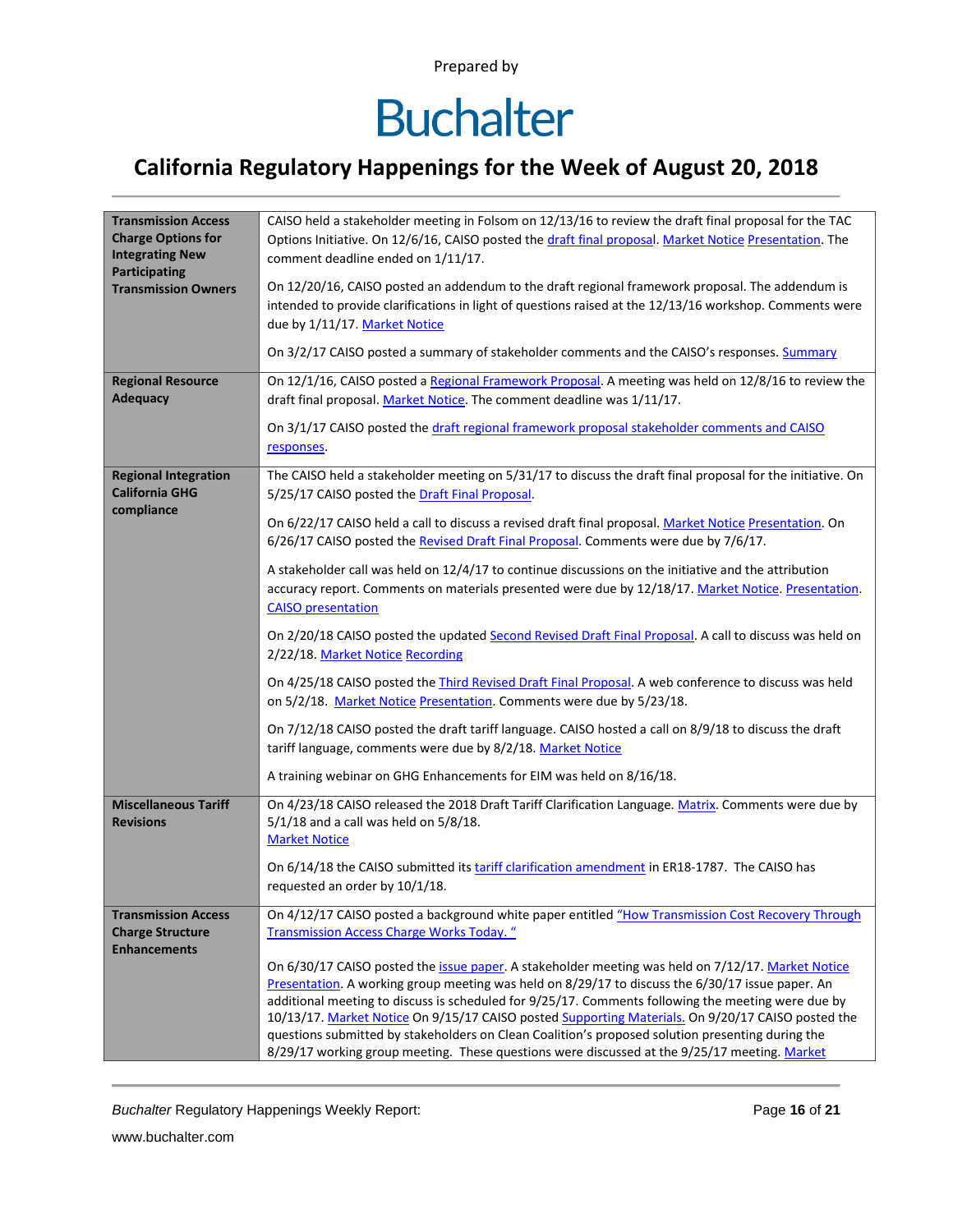# **Buchalter**

### **California Regulatory Happenings for the Week of August 20, 2018**

|                                                               | Notice.                                                                                                                                                                                                                                                                                                                                                                                                                                                                                                                                                                                                                                                                                                                                                                                                                 |  |  |  |  |  |
|---------------------------------------------------------------|-------------------------------------------------------------------------------------------------------------------------------------------------------------------------------------------------------------------------------------------------------------------------------------------------------------------------------------------------------------------------------------------------------------------------------------------------------------------------------------------------------------------------------------------------------------------------------------------------------------------------------------------------------------------------------------------------------------------------------------------------------------------------------------------------------------------------|--|--|--|--|--|
|                                                               | On 10/18/17 CAISO announced that the straw proposal had been postponed.                                                                                                                                                                                                                                                                                                                                                                                                                                                                                                                                                                                                                                                                                                                                                 |  |  |  |  |  |
|                                                               | On 1/11/18 CAISO posted the Straw Proposal. A meeting to discuss was held on 1/18/18. Comments<br>were due by 2/15/18. Market Notice                                                                                                                                                                                                                                                                                                                                                                                                                                                                                                                                                                                                                                                                                    |  |  |  |  |  |
|                                                               | A meeting was held on 4/11/18 to discuss the revised straw proposal. Comments on the proposal were<br>due by 4/25/18. Market Notice Presentation.                                                                                                                                                                                                                                                                                                                                                                                                                                                                                                                                                                                                                                                                       |  |  |  |  |  |
|                                                               | On 6/22/18 CAISO issued a second revised straw proposal. A meeting to discuss was held on 6/28/18.<br><b>Market Notice Presentation</b>                                                                                                                                                                                                                                                                                                                                                                                                                                                                                                                                                                                                                                                                                 |  |  |  |  |  |
| <b>Imbalance</b><br><b>Conformance</b><br><b>Enhancements</b> | On 11/29/17 CAISO announced a new initiative Imbalance Conformance Enhancements. An issue paper<br>and straw proposal was posted and a call to discuss was held on 12/8/17. Market Notice. Presentation<br><b>Issue Paper and Straw Proposal</b>                                                                                                                                                                                                                                                                                                                                                                                                                                                                                                                                                                        |  |  |  |  |  |
|                                                               | The scope of the initiative it so clarify the CAISO's authority to conform for imbalance in both real time<br>and the day ahead. The initiative will also propose enhancements for the conformance limiter to ensure<br>price spikes do not result. Comments were due by 12/20/17.                                                                                                                                                                                                                                                                                                                                                                                                                                                                                                                                      |  |  |  |  |  |
|                                                               | On 1/30/18 CAISO posted the Draft Final Proposal. A call to discuss was held on 2/6/18. Market Notice<br><b>Agenda and Presentation</b>                                                                                                                                                                                                                                                                                                                                                                                                                                                                                                                                                                                                                                                                                 |  |  |  |  |  |
|                                                               | On 3/14/18 CAISO posted the Updated Draft Final Proposal. Market Notice. Comments were due by<br>$3/21/18$ .                                                                                                                                                                                                                                                                                                                                                                                                                                                                                                                                                                                                                                                                                                            |  |  |  |  |  |
|                                                               | On 7/10/18 CAISO posted the Business Requirement Specifications for implementation of the initiative.                                                                                                                                                                                                                                                                                                                                                                                                                                                                                                                                                                                                                                                                                                                   |  |  |  |  |  |
|                                                               | On 8/10/18 CAISO posted the Draft Tariff Language. Comments were due by 8/24/18. A call to discuss is<br>scheduled for 8/31/18. Market Notice                                                                                                                                                                                                                                                                                                                                                                                                                                                                                                                                                                                                                                                                           |  |  |  |  |  |
| <b>Reliability Coordinator</b>                                | On 1/2/18 CAISO announced that it would become its own Reliability Coordinator and offer these<br>services to other balancing authorities and transmission operators in the western US. These services<br>include outage coordination, day-ahead planning and real-time monitoring for reliability. In order to<br>accomplish this task, CAISO gave notice of withdrawal to its current reliability coordinator Peak<br>Reliability. CAISO also provided withdrawal to the agencies funding the agreement with Peak Reliability,<br>including, but not limited to, BANC, WAPA, LADWP, APS, BPA, IID, MID, PacifiCorp, SMUD, Salt River<br>Project, and TID. An informational call was held on 1/4/18 and public meetings in Folsom, Portland and<br>Phoenix on 1/17/18, 1/18/18 and 1/19/18 respectively. Market Notice |  |  |  |  |  |
|                                                               | On 3/13/18 CAISO launched its Reliability Coordinator Services Rates, Terms and Conditions initiative. A<br>stakeholder meeting was held 4/12/18 to discuss the straw proposal. Revised Market Notice<br>Presentation. The comment deadline was extended to 5/4/18. Market Notice                                                                                                                                                                                                                                                                                                                                                                                                                                                                                                                                       |  |  |  |  |  |
|                                                               | On 6/20/18 CAISO issued a draft final proposal. A meeting to discuss was held on 6/27/18. Market Notice<br>Presentation                                                                                                                                                                                                                                                                                                                                                                                                                                                                                                                                                                                                                                                                                                 |  |  |  |  |  |
|                                                               | On 7/18/18 CAISO posted the draft tariff language and the draft reliability coordinator services<br>agreement. A web conference to discuss was held on 7/27/18. Market Notice. Comments were due by                                                                                                                                                                                                                                                                                                                                                                                                                                                                                                                                                                                                                     |  |  |  |  |  |

**Buchalter Regulatory Happenings Weekly Report:** Page 17 of 21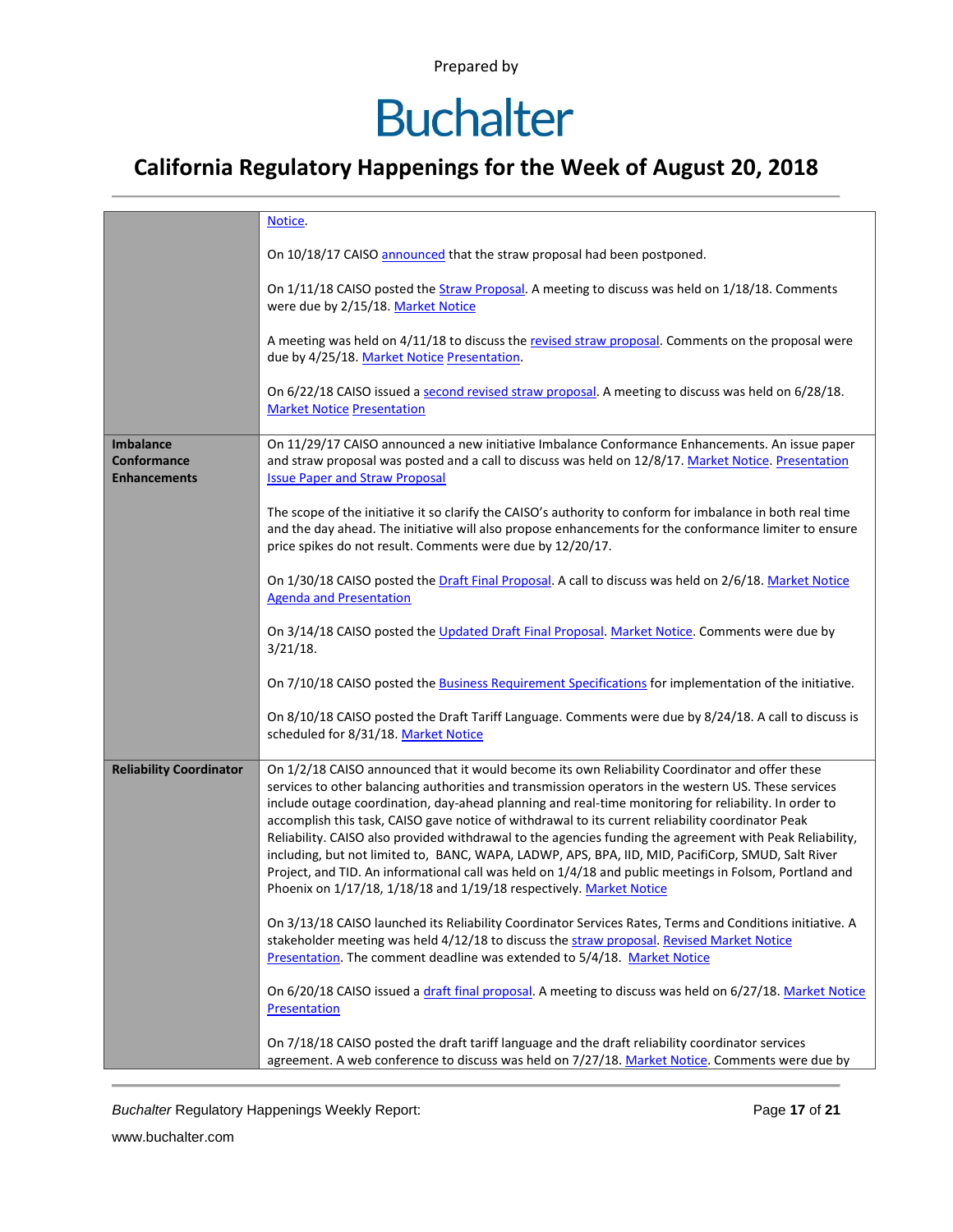### **California Regulatory Happenings for the Week of August 20, 2018**

|                                                        | 8/10/18. An additional call was held on 8/20/18. Market Notice                                                                                                                                                                                                                                                                                                                                                                                                                                                                                                                                                                                                                                                                                         |  |  |  |  |  |  |
|--------------------------------------------------------|--------------------------------------------------------------------------------------------------------------------------------------------------------------------------------------------------------------------------------------------------------------------------------------------------------------------------------------------------------------------------------------------------------------------------------------------------------------------------------------------------------------------------------------------------------------------------------------------------------------------------------------------------------------------------------------------------------------------------------------------------------|--|--|--|--|--|--|
| Interconnection<br><b>Process Enhancements</b><br>2018 | On 1/4/18 CAISO launched a new initiative, Interconnection Process Enhancements 2018. On 1/17/18<br>the CAISO posted the issue paper. A stakeholder meeting was held on 1/24/18. Comments were due by<br>2/7/18. The initiative will evaluate potential changes to enhance the CAISO generator interconnection<br>procedures and agreements. Market Notice Topics fall into six broad categories, 1. Deliverability; 2.<br>Energy Storage; 3. Generator Interconnection Agreements; 4. Interconnection Financial Security and Cost<br>Responsibility; 5. Interconnection Requests; and 6. Modifications. Presentation                                                                                                                                  |  |  |  |  |  |  |
|                                                        | On 5/9/18 CAISO posted the Straw Proposal. A meeting to discuss was held on 5/21/18. Market Notice                                                                                                                                                                                                                                                                                                                                                                                                                                                                                                                                                                                                                                                     |  |  |  |  |  |  |
|                                                        | A call was held on 7/17/18 to discuss the revised straw proposal. Comments were due by 7/31/18.<br><b>Market Notice</b>                                                                                                                                                                                                                                                                                                                                                                                                                                                                                                                                                                                                                                |  |  |  |  |  |  |
|                                                        | CAISO will hold a meeting on 9/17/18 to discuss the draft final proposal. Written comments are due by<br>9/24/18. Market Notice                                                                                                                                                                                                                                                                                                                                                                                                                                                                                                                                                                                                                        |  |  |  |  |  |  |
| <b>Day-Ahead Market</b><br><b>Enhancements</b>         | On 2/8/18 CAISO launched a new initiative, Day-Ahead Market Enhancements. This initiative will address<br>ramping and uncertainty previously left to be resolved by the real-time market. A stakeholder meeting<br>was held on 3/7/18 to discuss the issue paper and straw proposal. Enhancements to be considered<br>include combining the Integrated Forward Market with the Residual Unit Commitment process, changing<br>the day-ahead scheduling granularity from hourly to 15-minute and adding an imbalance reserve<br>product. At the kickoff meeting, CAISO discussed additional design elements. Market Notice. On 2/28/18<br>CAISO posted the issue paper/straw proposal. Comments on the issue paper were due by 3/21/18.<br>Presentation. |  |  |  |  |  |  |
|                                                        | On 4/13/18 CAISO posted the revised straw proposal. A meeting to discuss was held on 4/18/18. Market<br><b>Notice Presentation</b>                                                                                                                                                                                                                                                                                                                                                                                                                                                                                                                                                                                                                     |  |  |  |  |  |  |
|                                                        | A meeting was held on 6/19/18 to discuss updates to the revised straw proposal. Presentation                                                                                                                                                                                                                                                                                                                                                                                                                                                                                                                                                                                                                                                           |  |  |  |  |  |  |
|                                                        | A meeting to discuss flexible ramping product requirements was held on 7/2/18. Presentation Design<br><b>Elements Matrix</b>                                                                                                                                                                                                                                                                                                                                                                                                                                                                                                                                                                                                                           |  |  |  |  |  |  |
|                                                        | On 8/2/18 CAISO released a market notice update notifying stakeholders that the CAISO is separating the<br>topics currently being examined in the initiative into two initiatives. The first initiative will address<br>necessary policy changes to move from hourly to 15-minute scheduling granularity. The second initiative<br>will discuss combing the IFM and RUC process into a single optimization, the day-ahead flexible ramping<br>product and reserve deliverability. Market Notice                                                                                                                                                                                                                                                        |  |  |  |  |  |  |
|                                                        | On 8/27/18 CAISO posted the second revised straw proposal – day-ahead market enhancements Phase 1<br>-15 minute granularity. A call to discuss is scheduled for 9/4/18. Market Notice                                                                                                                                                                                                                                                                                                                                                                                                                                                                                                                                                                  |  |  |  |  |  |  |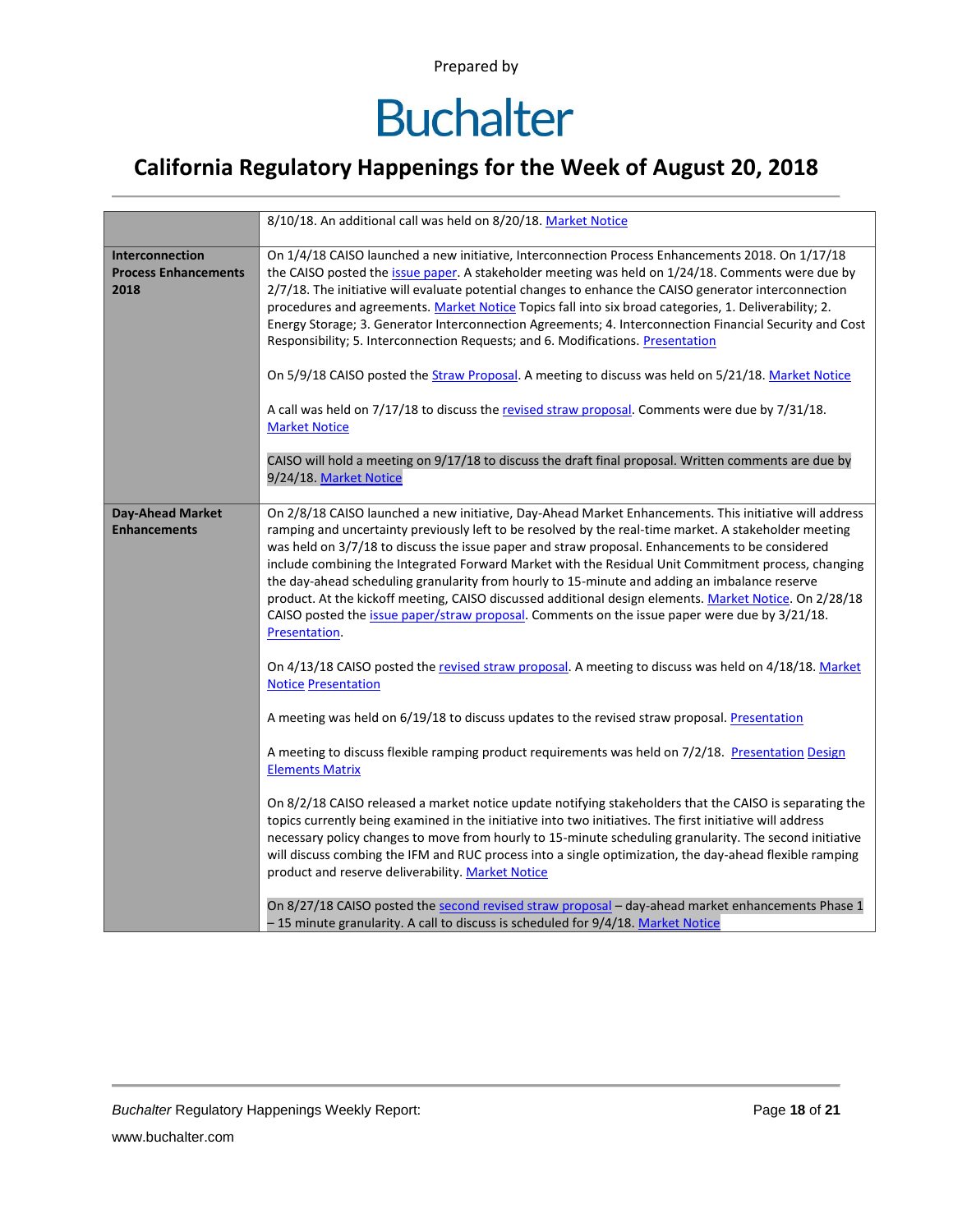### **California Regulatory Happenings for the Week of August 20, 2018**

#### **Federal Energy Regulatory Commission**

| <b>Issue</b>                                                                               | <b>Latest Developments</b>                                                                                                                                                                                                                                                                                                                                                                                                                                                                                                                                                                                                                                                 |  |  |  |  |
|--------------------------------------------------------------------------------------------|----------------------------------------------------------------------------------------------------------------------------------------------------------------------------------------------------------------------------------------------------------------------------------------------------------------------------------------------------------------------------------------------------------------------------------------------------------------------------------------------------------------------------------------------------------------------------------------------------------------------------------------------------------------------------|--|--|--|--|
| <b>Large Generator</b><br><b>Interconnection</b><br><b>Reforms NOPR RM17-</b><br>$8 - 000$ | On 12/15/16 FERC proposed reforms to its large generator interconnection processes aimed at<br>improving the efficiency of processing interconnection requests, removing barriers to needed resource<br>development, and assuring continued reliability of the grid. The NOPR revises regulations, the pro forma<br>Large Generator Interconnection Procedures and the pro forma LGIA. While the NOPR applies to large<br>generating facilities (>20MW), the NOPR does seek comment on whether any of the proposed changes<br>should be applied to small generating facilities. News Release NOPR. Comments were due 60 days after<br>publication in the Federal Register. |  |  |  |  |
|                                                                                            | On 2/23/17, the Commission extended the comment deadline to 4/13/17. On 4/28/17 MID filed an<br>answer.                                                                                                                                                                                                                                                                                                                                                                                                                                                                                                                                                                    |  |  |  |  |
|                                                                                            | On 7/3/17 Sunflower Electric Power Corporation Mid-Kansas Electric Company requested leave to<br>submit out of time comments. On 7/20/17 Renewable Energy Systems Americas, Inc. submitted a motion<br>to intervene out of time.                                                                                                                                                                                                                                                                                                                                                                                                                                           |  |  |  |  |
|                                                                                            | FERC convened a technical conference on April 3 <sup>rd</sup> and 4 <sup>th</sup> to discuss issues related to the coordination of<br>Affected Systems raised in the complaint filed by EDF Renewable Energy against MISO, Southwest Power<br>pool and PJM and this Notice of Proposed Rulemaking.                                                                                                                                                                                                                                                                                                                                                                         |  |  |  |  |
|                                                                                            | On 4/19/18 the Commission issued a final rule, Order 845. The final rule amends the pro forma Large<br>Generator Interconnection Procedures and the pro forma Large Generator Interconnection Agreement.<br>The rule will become effective 75 days after publication in the Federal Register.                                                                                                                                                                                                                                                                                                                                                                              |  |  |  |  |
|                                                                                            | On 5/17/18 various parties submitted motions (and subsequently comments in support) requesting an<br>extension of the time period to comply with Order 845. On 6/1/18 FERC granted the extension to<br>11/5/18.                                                                                                                                                                                                                                                                                                                                                                                                                                                            |  |  |  |  |
| <b>Grid Reliability and</b><br><b>Resilience Pricing</b><br>$(AD18-7)$                     | On 1/8/18 FERC initiated this proceeding after terminating RM18-1, a rulemaking tasked with evaluating<br>the DOE pricing proposal. This proceeding will holistically examine the resiliency of the market and asks<br>RTOs and ISOs to provide information on whether the Commission needs to act regarding resiliency.<br>RTOs filed comments on 3/9/18, including CAISO.                                                                                                                                                                                                                                                                                                |  |  |  |  |
|                                                                                            | On 3/14/18 various energy industry associations filed a joint motion for a 30-day extension of time to file<br>reply comments. On 3/20/18 FERC extended the deadline to submit reply comments to 5/9/18.                                                                                                                                                                                                                                                                                                                                                                                                                                                                   |  |  |  |  |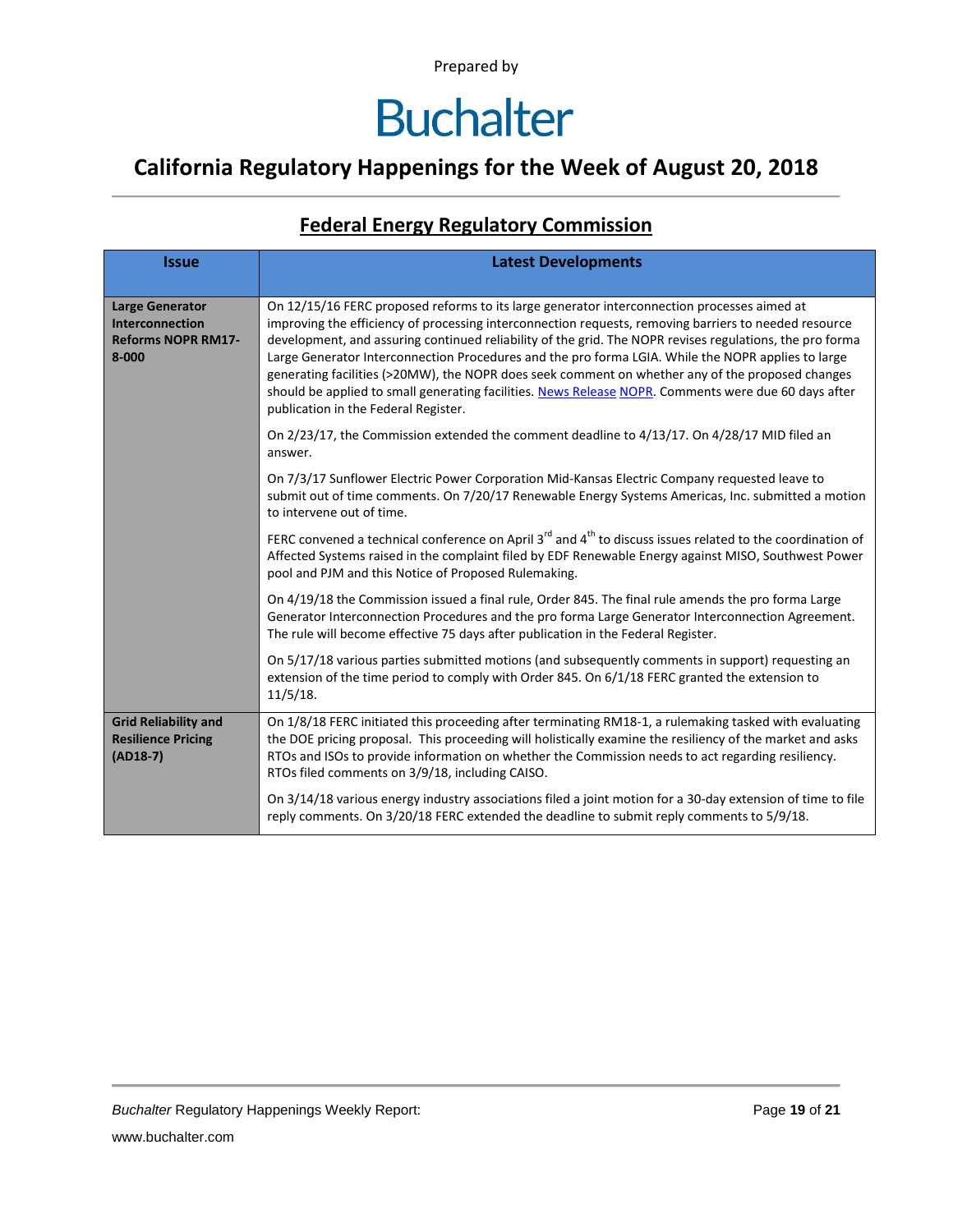### **California Regulatory Happenings for the Week of August 20, 2018**

#### **Upcoming Meetings**

| August 2018                                                                                       |                                                                                                                   |                                                                                                                                                                                                     |                                                                                                                                                                                |                                                                                 |
|---------------------------------------------------------------------------------------------------|-------------------------------------------------------------------------------------------------------------------|-----------------------------------------------------------------------------------------------------------------------------------------------------------------------------------------------------|--------------------------------------------------------------------------------------------------------------------------------------------------------------------------------|---------------------------------------------------------------------------------|
| <b>Monday</b>                                                                                     | <b>Tuesday</b>                                                                                                    | Wednesday                                                                                                                                                                                           | Thursday                                                                                                                                                                       | Friday                                                                          |
| 27<br>CAISO RMR and<br>Capacity<br>Procurement<br>Mechanism<br>Enhancements<br>Working Group 10am | 28<br><b>CPUC Evidentiary</b><br>Hearing in<br>Application of PG&E<br>for compliance<br>review for 2017<br>9:30am | 29<br><b>CAISO Market</b><br>Performance and<br><b>Planning Forum</b><br>meeting 10am<br>CEC/CARB/CPUC<br>Joint Workshop on<br>SB 350 Equity<br>Milestones and<br>Implementation<br>Progress 9:30am | 30<br><b>CAISO Market</b><br>Update Call 10:15am<br><b>CEC</b> Lead<br>Commissioner<br>Workshop on<br>Climate-Related<br>Risks to California's<br><b>Energy System</b><br>10am | 31<br>CAISO Imbalance<br>Conformance<br><b>Enhancements Tariff</b><br>call 10am |
| 3<br>Holiday                                                                                      | 4<br>CAISO Day-Ahead<br>Market<br>Enhancements - 15<br>Minute Granularity<br>Call 1pm                             | 5                                                                                                                                                                                                   | 6<br>CEC/CPUC/CARB/<br><b>CAISO Staff Webinar</b><br>on California<br>Vehicle-Grid<br>Integration<br>Roadmap 10am                                                              | 7<br><b>CPUC All Party</b><br>Meeting in PCIA<br>rulemaking 10am                |